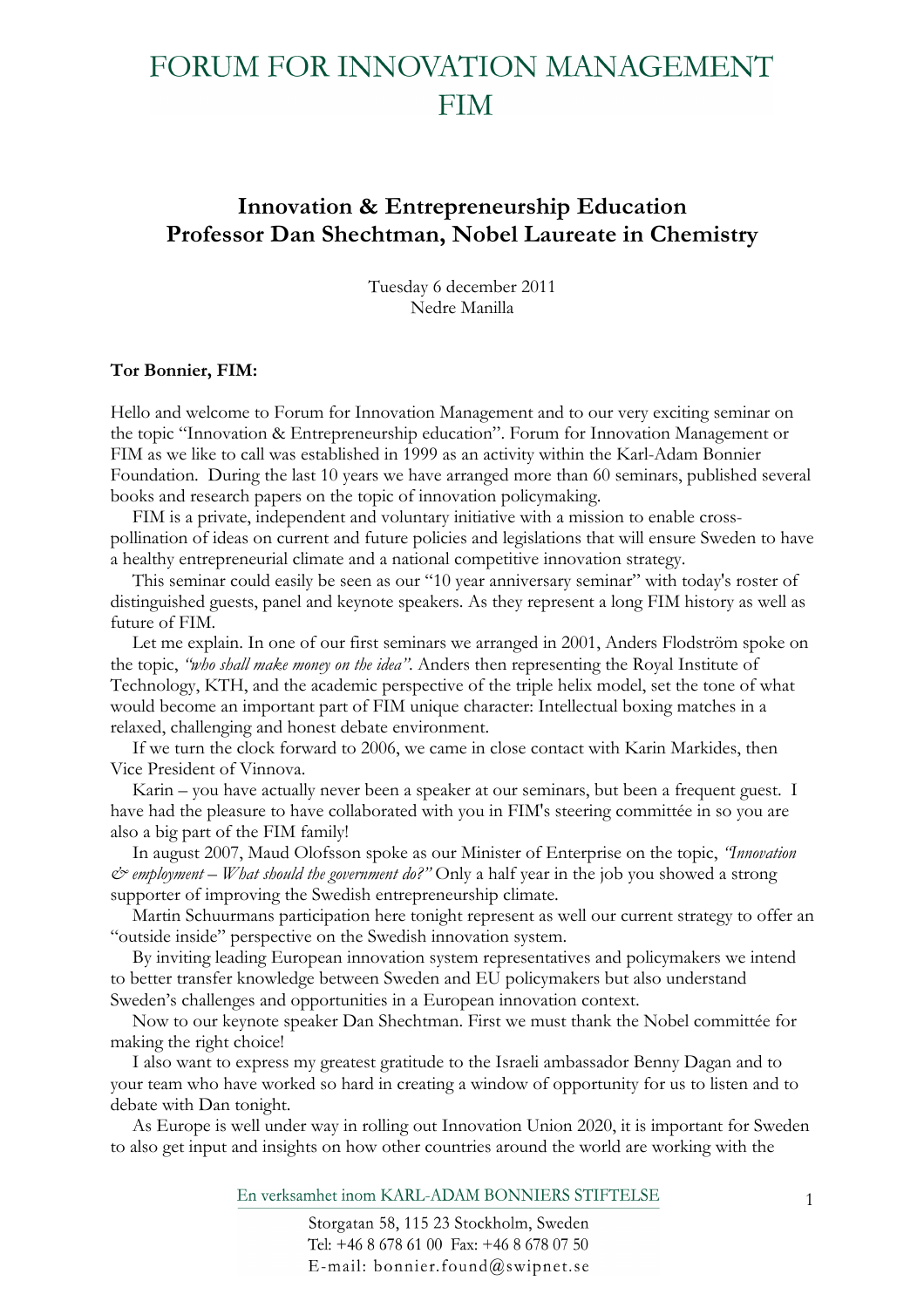challenges of global competitiveness. Israel is certainly a country that has had an impressive development in the last 50 years and I think there are some interesting learnings that we can discuss upon how they might fit in in our own context. I truly look forward in hearing Dan speak on the subject better entrepreneurship education. One of the great challenges in the Swedish innovation system.

With that in mind, I would now like to introduce this evening's moderator, Mikolaj Norek – FIM's own Forum Manager.

Mikolaj has devoted his last two years working in an academic environment with one mission – to offering students education, training and inspiration in applied entrepreneurship at Stockholm School of Entrepreneurship, SSES.

I cannot think of a better person tonight to formally introduce this evening's speakers, ensure we are asking the right questions and keep us on our tight schedule.

With that I welcome everyone her tonight to Manilla, my grandfather's private home and today the center of the Bonnier family and the home of the Bonnier book publishing business that has flourished during the last 200 years – as sign of perseverance and entrepreneurship.

#### **Dan Schechtman,**

Professor of Materials Science at Technion, Nobelprize Laureate in Chemistry 2011.

This is really an inspiring moment and I see this meeting as only second to the real ceremony on the Nobel Day. And I'm not joking. I really mean it.

In order to know what to do now we have to look to the future and see where we are going. I have a dim view of the future so let me outline it in two minutes and then see what we can do about it.

You see in the future, and I don't want to mention the number of years natural resources and especially the really critical ones such as oil will seize, and there will not be enough to produce electricity. And I talk about electricity because electricity will drive our world more than it is now because cars will also be electrical. No one will burn gasoline to move from one place to another.

So, there will be a problem of energy and problem of other natural resources. We use the worlds natural resources in a accelerating phase now and prices will go up and up and up until we cannot buy them anymore.

What will happen? Many countries in the world now thrive and thriving may not be like Sweden, it can be like countries in Africa but they do better now because they sell more of their natural resources. But one day there will be no more to sell. Its a gradual process – but it will happen.

Two things that I see: One is that people in this countries will fight each other, vicious wars, local tribes. And the other phenomena that will happen is that waves of refugees will stream to the north. To the well-to-do-countries. Is it imaginary? It has already started.

Who will survive? Those people who can make products and sell them. And in order to do that you need to educate winner, to educate our people now to become entrepreneurs. Those countries with entrepreneurs in my mind will survive. They will make things. They will provide better things to their people. They will be able to whether to stand in the wake of such disasters.

How do you teach entrepreneurship? Let me tell you a little bit about my experience. When I was a student in engineering, I studied engineering at Technian, 50 years ago. Actually in 2012 it will be 50 years. I'm bluffing one year. When I was a student I thought something was missing. They taught me how to design, how to make and the spirit was you will be such a good student – when you graduate everybody wants to hire you. And I thought this is not enough. When you grow up and you will be an excellent engineer you should open a company and first employ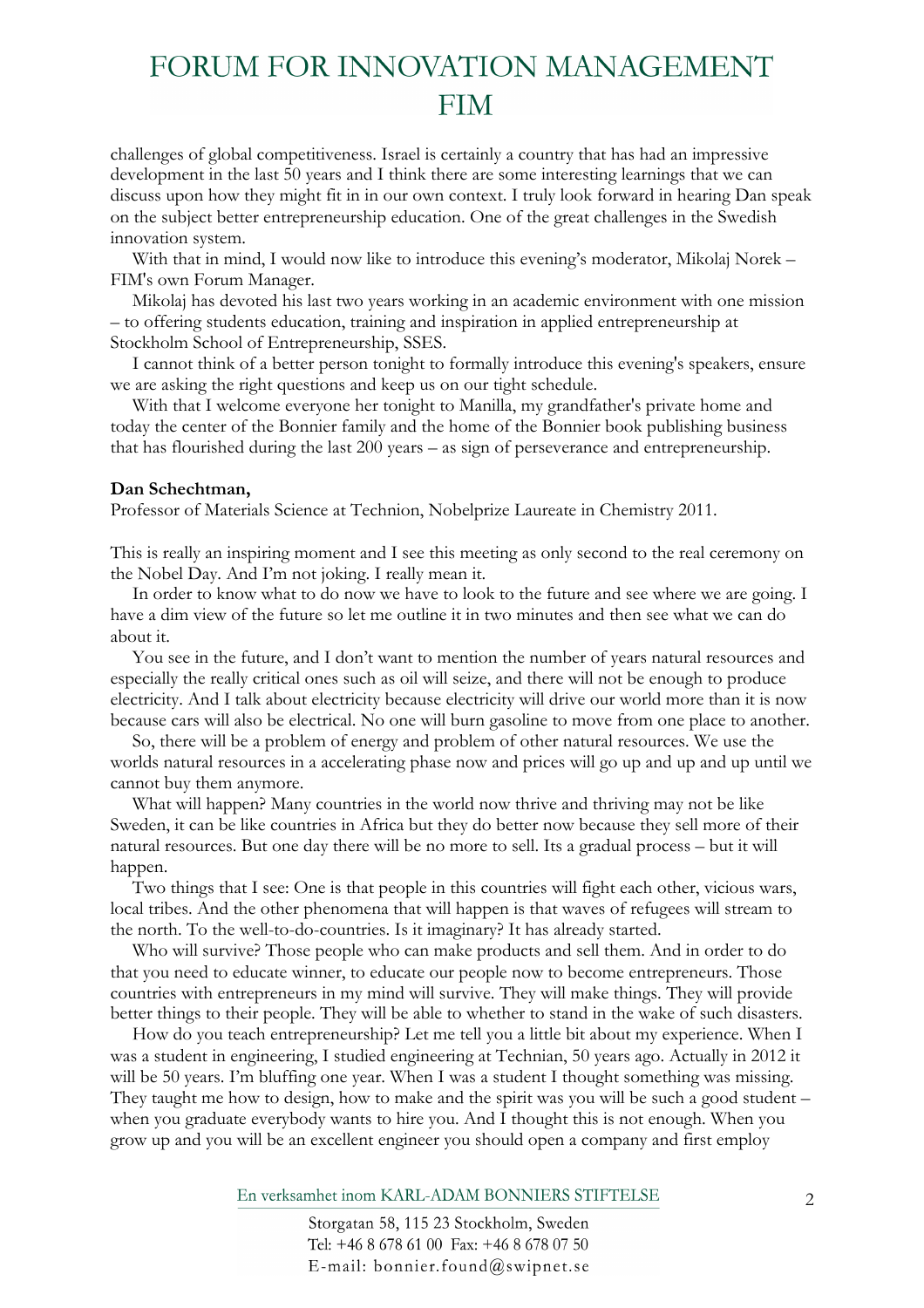yourself and then maybe two people and then five and then a hundred and provide jobs for very many people, business how you build the country. And Israel was building, still is.

When I became a member of the faculty at Technion, my own university, then I went to the Department of Industriell Engineering, and I asked the person in charge: Why don't you teach the students what is the patent, how do you register a company, what is marketing, what is market surveys? – so the people will know at least the language of entrepreneurship. He said: Danny – we have enough. Just go away.

Then I started to climb the ladder of the academic degrees and when I became a full professor I said: OK, now I can dedicate much more time to the community. I thought I would open a class of entrepreneurship. It's called the technological entrepreneurship, this is the 26th year that I teach this class, year after year.

I designed this class to work as follows: who is the mind type of entrepreneurship. I bring invited speakers according to some skills. First I bring the people who made it in the israeli environment – I never invited anybody from abroad to my students. I wanted them to open up start-ups in Israel. But not what they did do inherited, their factories and wealth – the people who started from scratch. I wanted the students to identify with them to say: I can make it to! To create an entrepreneurship atmosphere, this is very important to create: a more entrepreneurship environment in the country.

So, I invited this people and to my great surprise: everybody from the Israeli industriell community said: yes sir, when can I come. We called them on the phone – you can do it in Sweden. In a small country everybody knows everybody and people are more open here. I don't think in large countries you can do that.

Then I bring people who are struggling now, who opened start-ups with five people, ten maybe. And we listened to the problems. The problems are different. Why does we not have enough money? Another one can not get the right people. Another one didn't do the right market survey in terms of in Taiwan they sell his product cheap and so on – they have different problems. They describe them theirselves. We don't bluff the students: most start-up fail. That's OK. If you fail don't give up! Start again. Now you are much more experienced, you have paid a lot for your experience. You are experienced as a entrepreneur now for another start-up. Never give up.

After all this sort of spiritual lectures, I bring the professionals. I bring the patent officer of the country to talk about patent. I bring a lawyer who tell my students how to register a company. Should you register a company? What kind of company? What does it mean a limited company, what is it? I bring a person who owns a large company of market survey to talk about how important it is to do a market survey on the first stage. Then I bring somebody who talks about marketing. Everything is directed to the international market. Local market is very small in Israel so as in Sweden.

We talk about international markets from day one. It is understood that a start-up should market its products for abroad. There is no local market.

What happened in the last 25 years is that follows: Let me give you a few examples. In the first year I wanted somebody from a venture capital fund to talk about venture capital. It was only one capital fund, I admit the "venture" because it was not a venture capital fund. They didn't venture, they invest in something that is very solid already. It was called the "VC fund".

In the second year I was looking for another company, but there was still one. In the third year still one. The manager told me; Now I talked for two years, take my son he will talk about it. Well, this changed dramatically during the years. Last years there was a lot of venture capital money in the country. Let me tell you something: I don't bring this people to talk in my class anymore. The reason is that from day one they think about exit: "when can we exit?" The investors want their money back in five years. This it not how you build a country. You want the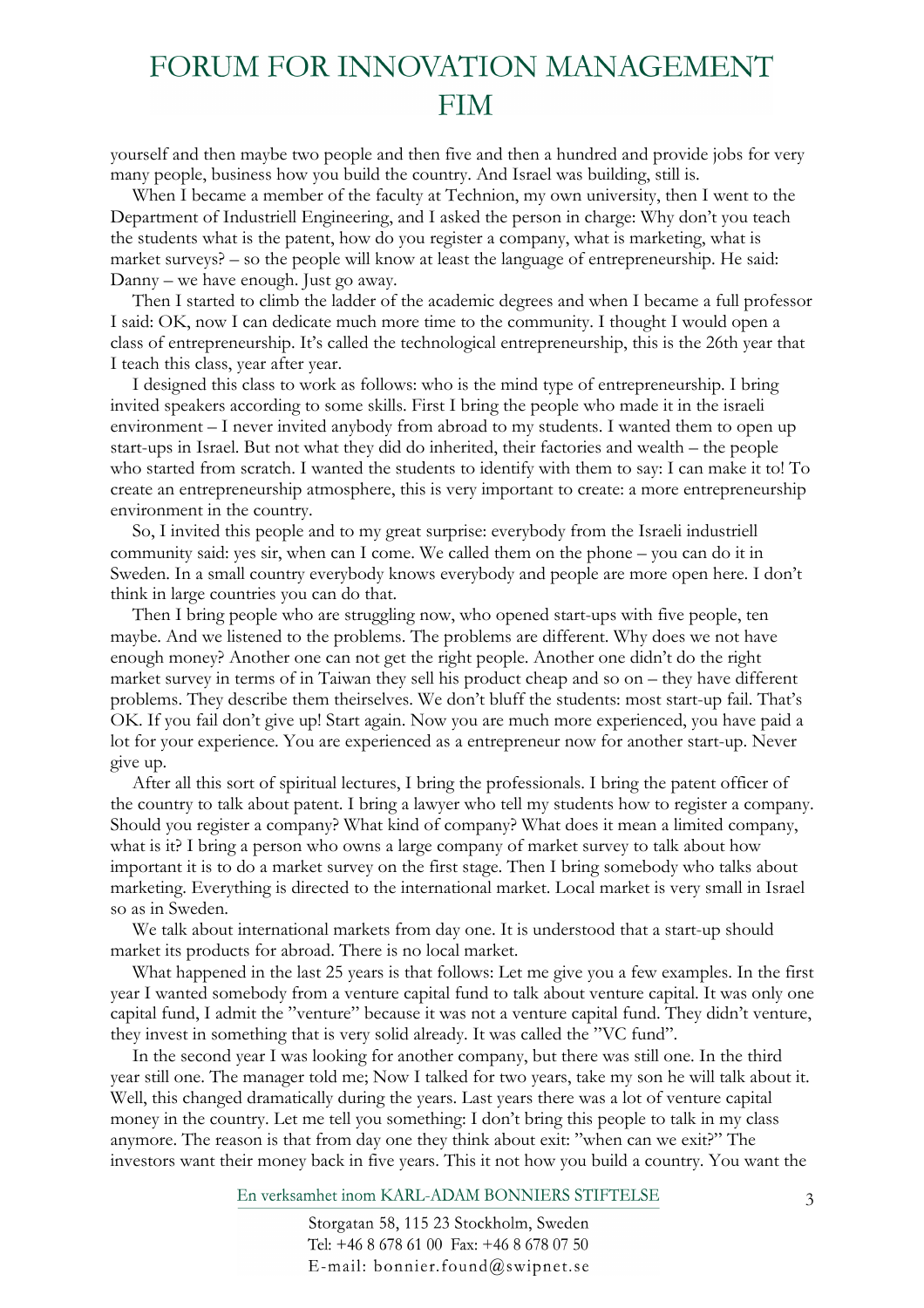companies to grow in the country. You don't want any Chinese company to buy, you don't want any American company to buy – you want it to grow in the country.

I tell my students: "you build a company for generations, not for five years. You create a spirit in the country". For 25 years ago we didn't have the terminology, now everybody talks about entrepreneurship. I remember that after the class I went to the students cafeteria, eating with them but alone facing the window – the students were behind me talking about entrepreneurship – and I could hear the spirit. "I can make it, my uncle will invest" and so on.

There is a book "Israel the start-up nation". I would like to believe it is, I would like to believe that I had some influence on this. I never could measure it. But the environment in the last 25 years changed dramatically.

Let me tell you a word about venture capital because the Israeli government was involved in that. This government did one wise move by sharing the risk of venture capital funds with venture capital funds. They said: OK we put into the venture capital funds, mutual funds, the government takes some risk. And when the government took risk it created a wave of response from venture capital funds that were established to provide a fuel to re-entrepreneurize the country. It was a wise move. Successful.

In the last five minutes I have, I would like to illustrate a few more things about it. There is a difference between Israeli students and other students, let's say in Europe. He is at least three years older. Why so? Because he has mandatory, military service. In the military he became a man, and a woman became adult. This is very important. When you come for the first time to my university the students have very little parties. They don't drink. There is no alcohol on campus, not six percent beers, not twelve percent beers such as in some countries in this area. The students come to learn, to study, they are serious. Many of them are married already, some have children. They are adults – they don't emerge from high school going to parties. Its not the case in Israel.

This is number one. Number two: Modern military has to do with computers and high-tech. The highest high-tech is in the military nowadays. They emerge from this units knowing a lot about very sophisticated engineering and when they come to study engineering they know a lot, sometimes much better practically than the professors. And they know what they want. They are motivated, they have a direction to go and they do that.

You know recently they found gas in the Mediteeranian near the shores of Israel. Large quantities of gas which is great. But to develop such a field it takes a lot money. If you educate, for every large gas field or oil field, thousand engineers the return on investment will be by far higher than from the gas. It mean that we are going to sell raw products – that's bad news – we don't want to sell raw products, commodities. We want to sell the final products made from that. And when I say "we" I'm talking about Israel and I'm talking about Sweden.

We should have policies on how to manage natural resources. In Sweden you have iron ores but you sell some steel – that's the way to do it. So, we all should do that.

Let me finish by a small story. I start a new project now, I told you about a project that I started 25 years ago. I start a new project, it started a month ago. I do it with the mayor of my town Haifa. He will sponsor it. We are going to teach science to kindergarten. I want to do two things: to teach them quantities, describe and explain and make them think in logical terms. No nonsense, no hanky-panky. Reasonable terms, everything should be understand in reason, logic. What do science mean to kindergarten-children? I want them to know how to measure length. This is ten and a half centimeter. I want them to do the following experiment: to plant seed and measure the height of the plant every day, or every week and be able to measure it and make a point in the line how it grows. All the children can do that. Never underestimate the power of the mind of the children. I want them to measure weight, practically measure weight. I want them to measure temperature. This is cold water, 15 degrees, this is warm water, 40 degrees, this is hot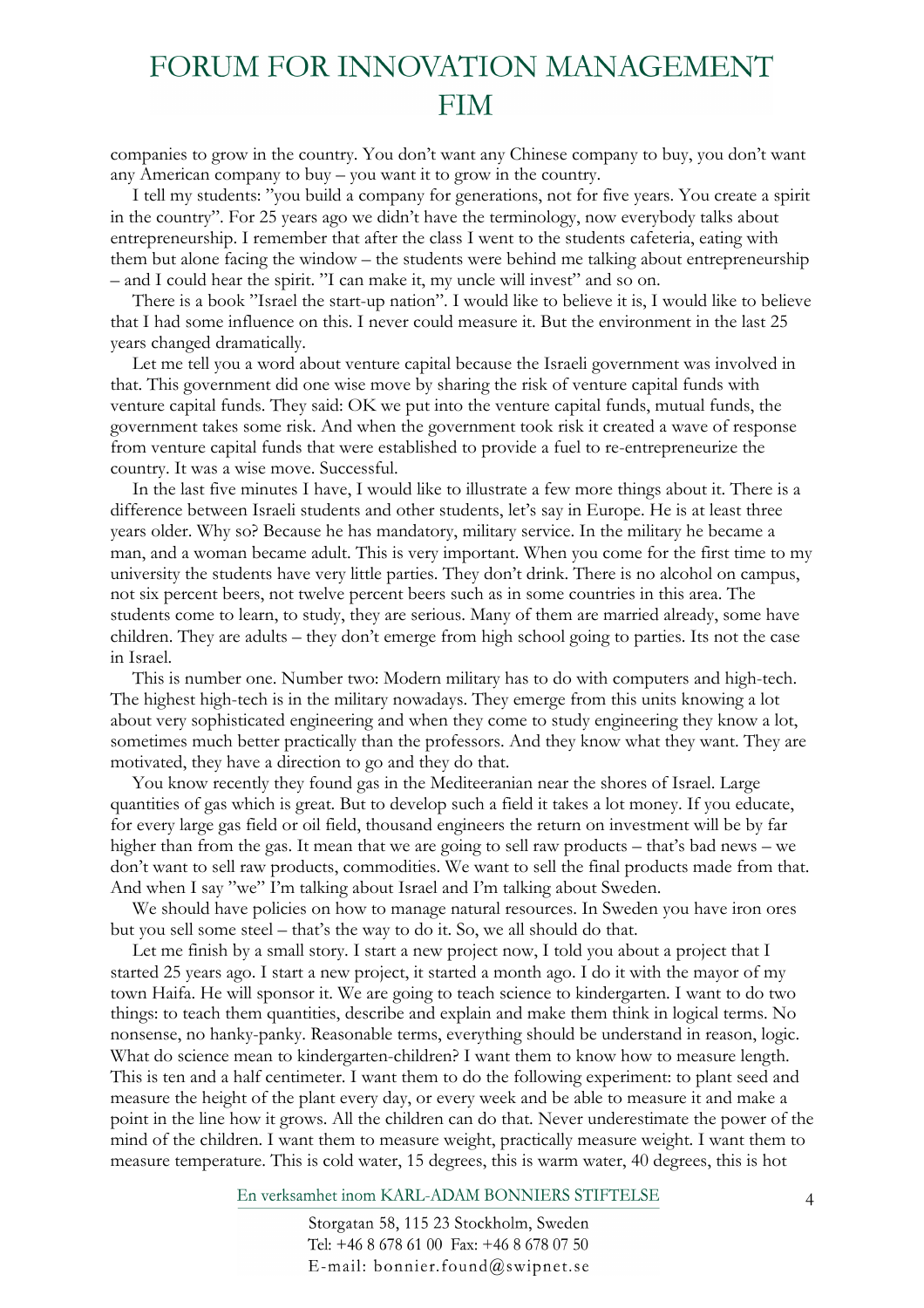water, 80 degrees. I want them to measure volume, one liter, two liters. The coca-cola bottle – what does it mean that it is 1.5 liter? I don't want to go into more detail but this is clear: quantitive measurements and logical thinking for kindergarten-children, hopefully they will carry it to the school – we will continue from that point.

The last one is a funny one. I want every school in Israel to have a board and the sign of the board will say, I will translate it likely: nonsense. Children in schools should read newspapers and look for the nonsense and paste it there with their names. Quantitative nonsens. I went to a meeting in Tel Aviv and the taxi cab took me – I red the newspaper of the driver – its called Maharif. In the last page there is a very interesting news: after the tsunami in Fukushima in the center area of Japan a lot of the debris were taken into the ocean and now twenty tons of this debris are making their ways to west California. Interesting? But the problem is, its not twenty tons – its twenty million tons. What's the difference? This is the quality of some newspapers. If I could improve a bit the quality of the reporters and the mind of the students that's a great achievement.

#### **Maud Olofsson**

Sweden's former Minister for Enterprise and Energy, currently advisor to US Secretary of State Hillary Clinton on female entrepreneurship.

Let me start with my private life. I've been the Minister for Enterprise and Energy for five years and I will go back to my free life now. The first I did was to start up a business. Because for me starting up a business is about freedom, freedom of taking different decisions. And I gonna do that together with my husband because he just quit from his job. So 2011 is just a big change in our life. He was quite tired of his job so I just said "tell the employer that you don't want to work anymore so we have started new business together.

Some reflections. First of all: thank you very much for your introduction and for your work. Your thinking about the natural resorces and what is gonna happen I totally agree. As a Minister of Energy I have seen all this. Because raw materials, energy that is on the top of the agenda all over the world. That is a very tuff discussion and I think those countries that are innovating and entrepreneurial, they will be the winners for sure.

To get an entrepreneurial spirit and innovating spirit in the country, its easy when you are a small country like Sweden and Israel because there are so hard competition. We have seen in historical times, because of that, we became a very strong exporting country. But still, if I look at Sweden, I think its important to see that you need to start much earlier to create an innovating and entrepreneurial mindset.

I have been out meeting students from pre-school up to universities. I usually ask them every time: how many of you will start up your own business? And never more than 20 percent, never. If you look at the audience – if you have just 20 percent starting up business young people will not get a job. I tell them that because if you want to create new jobs you have to start up business.

What we have done here is that we have now a legislation where we tell the schools: that you should teach entrepreneurial mindset at school. That is the first time in history in Sweden we have done so. And that's wonderful and I think that is the first start. I also think that what we are doing in our schools now with "Ung Företagsamhet" young entrepreneurship – we have this universities where students can start with business and start their own business and do it with the help from teachers and others and do their own business. I think that is also a way of creating mindset and give trust to those students: they can do it. Many of this students start their own business after schooltime.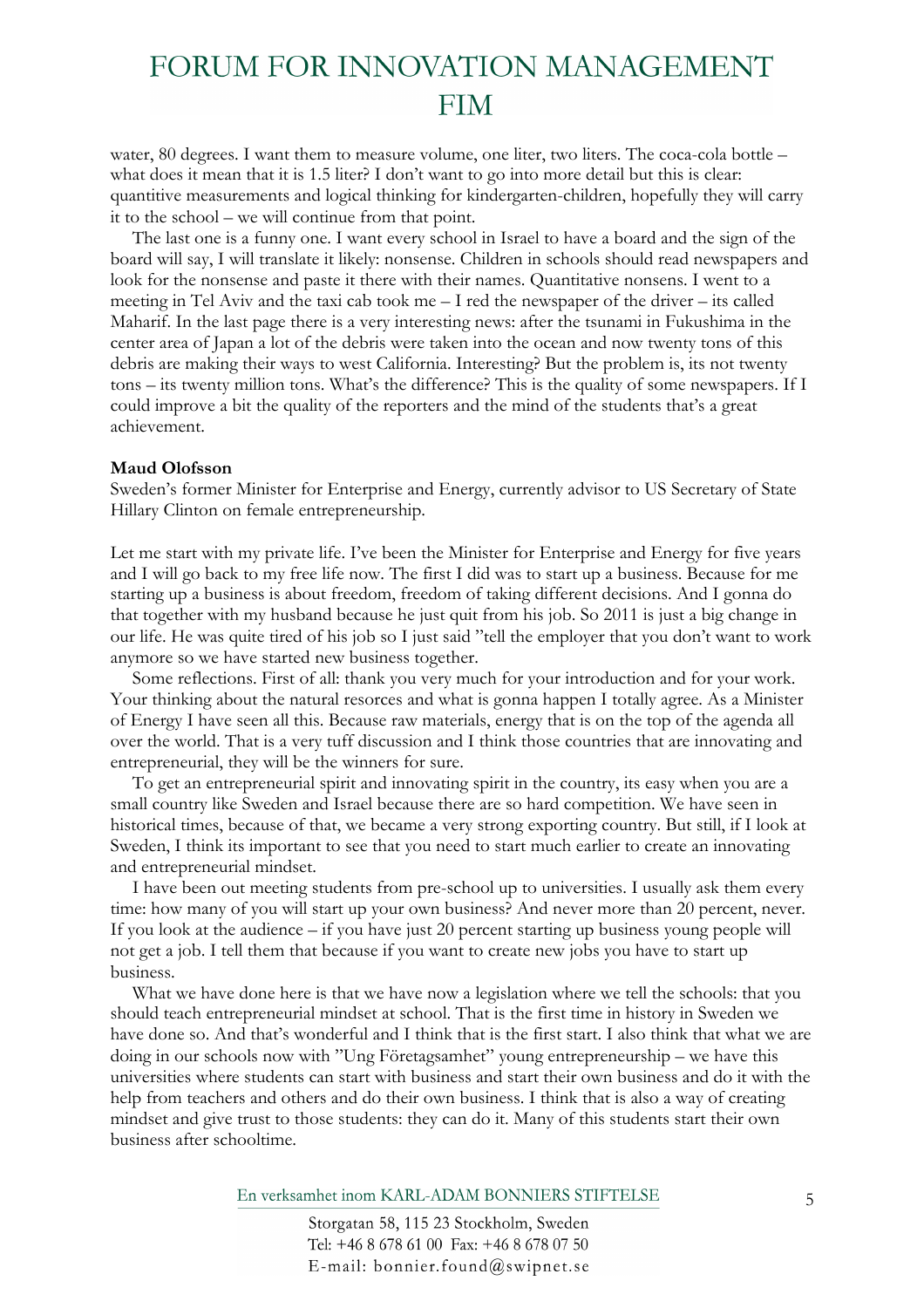The problem as I see it is the teachers. Because they don't know that much about entrepreneurship. They are not skilled in that, they don't have the background. Of course there are some that have an entrepreneurial spirit but not that many. So we have to change the whole schoolsystem. We have to teach the school teachers to be entrepreneurial or to be better to connect the private sector to the school. And I can complain about the private sector being so far away from the school system. They say: we want students and we want them to be well educated but we don't care how they do it. I'm hard now when I say it but I think if we gonna be successful on the lower levels in the schools but also on the higher levels private sector has to be closed to the school.

And you told about your students, you told about all the people who are coming to your university. I think that is excellent. Because the student have to understand and be connected to the private sector. And the private sector has to be there and understand the students and be inspired by the students. What I think we has to do is to connect more of the privat sector and the education system.

Let me give some good examples at least. Countries that can also connect new areas that are not normally connected to each other that can give strive innovation. I'm talking about Umeå of course and the artistic campus of Umeå. What they are doing in Umeå now is fantastic. They connect different areas like the school of design and modern art, the school of architectures and they create incubators, together with the business sector, to make an innovating system where the private sector is involved within the university and research area.

I think that is crucial for the future to try to create new innovative environment for the students, for the private sector and also connect different areas that are not connected normally. The good thing here is that they invite the business sector to be there. "Come here, give us ideas, maybe we can solve your problems." They are within the university, within the artistic campus of Umeå. I think that's one good example. They are of course inspired of the Aalto University of Finland. We find some interesting environment now are created around the world and we have to look at that.

#### **Mikolaj Norek:**

You are really connected to both political leadership and entrepreneurship and this is something and I think, that goes through your entire political career. But there are voices in the innovation system that are missing this focus and leadership in entrepreneurship from the entire government. Is this focus really missing? And if so, why?

#### **Maud Olofsson:**

Well, I can speak free now. The answer is yes. Because I think other people they don't understand why, why do we need more entrepreneurs?

#### **Mikolaj Norek:**

How can they not understand that?

#### **Maud Olofsson:**

It is easy because a lot of people thinks the money comes from heaven. Comes from tax payers, they don't know that tax payers get their money from entrepreneurs. If you look at Sweden, it is a country with a lot of big businesses and we had built big trust on them but if you look at the business sector in Sweden nearly none of the companies have been growing to big businesses since the 1970s. For that reason its necessary to build a new society with more small businesses and more innovative businesses. I can tell you one thing that's why I lost the election. I was not that successful because the Swedish people does not understand it. An election winner is: we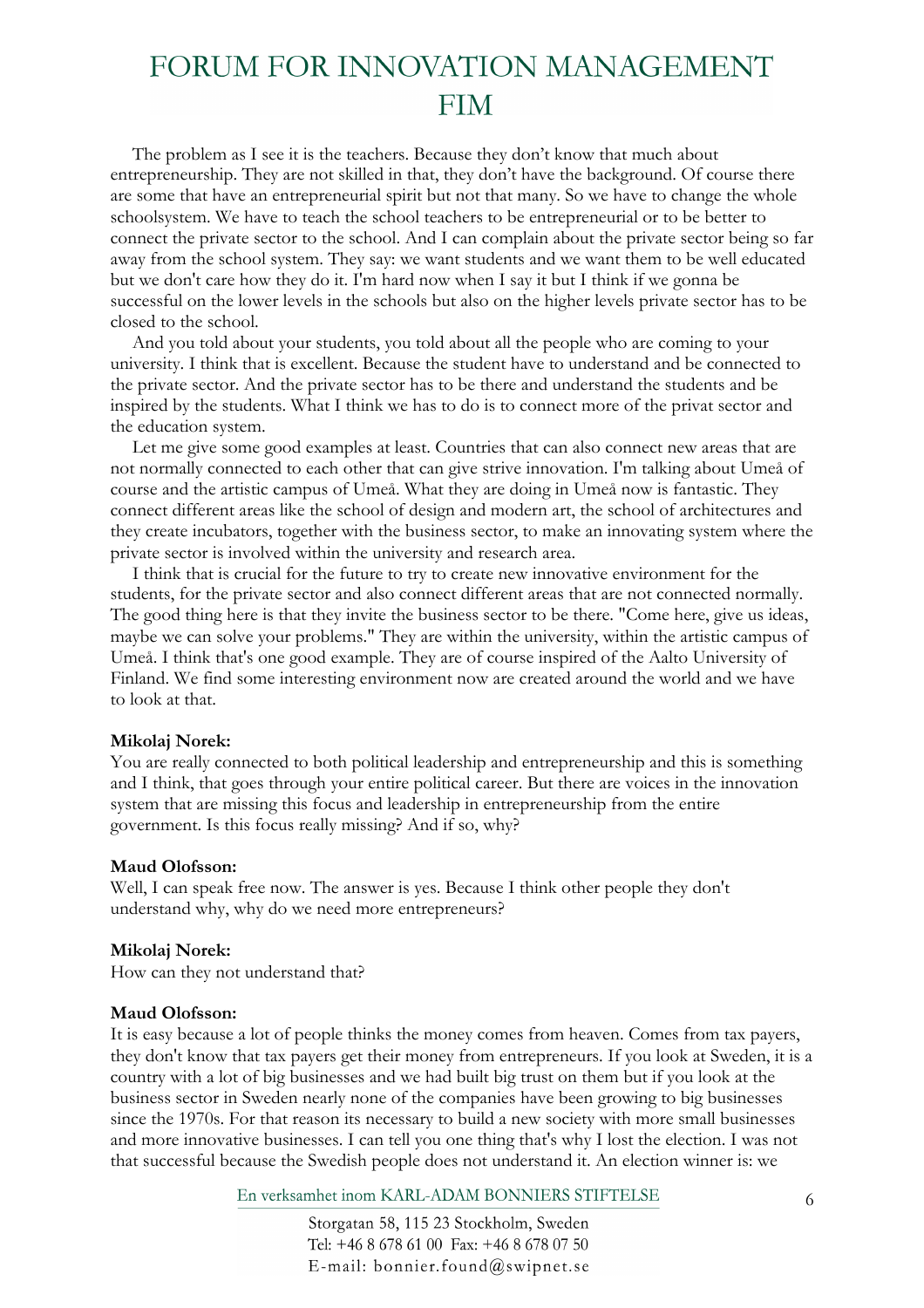have to put more money on the health care system, more money to the school system, more money to the welfare system – you get a lot of voters for that. But if you go to the election campaign and say: I want to cut the taxes for the small businesses – not even the small companies vote for that!

### **Mikolaj Norek:**

How can we possibly change that?

### **Maud Olofsson:**

We have to have a discussion about how do we pay for the welfare system? How is the welfare system connected to entrepreneurship? We have to explain that better. I also think that we need no more role model. If you look at most of the entrepreneurs today they earn less money than an employee in many companies. I think you have to show the real life of entrepreneurship and you also need to encourage role models. I started a programme with women ambassadors because I wanted to show the role models, They have been out in many schools and just telled the students about their story, how they started their business, what they do, how proud they are, why they do it and so on and that have been very successful. We have exported the idea to the rest of Europe and 20 countries have women ambassadors programmes. I'm gonna tell Hilary Clinton about this because I think this a very good way of showing women in business and give role models to others that want to start business. That could also be a way of doing it for students because "if she can do it – I can do it".

### **Mikolaj Norek:**

Very much the same that is true for Maud Olofsson is also the case for you, Anders Flodström – an introduction is not really needed. Still, you are professor in physics at the Royal Institute of Technology, KTH, an institution that you led as rector from 1999 until 2007, when you became University Chancellor of Sweden and also Head of the Swedish National Agency for Higher Education. You are today the EIT Vice Chairman and member of the EIT Secretary Committee.

### **Anders Flodström**

Former University Chancellor and Head of the Swedish National Agency for Higher Education:

If I'm allowed to be a bit personal too I would talk about the ten most interesting, most creative years of my life. Those started actually in 1980 and ended in 1990. 1980 I started a company based on some ideas I've gained in research or you could call plastics in a very innovative way. This thing turned out to be all of a technology you could use for CD-records to get the reflecting layer to stay.

1985 I had a company that turned over a 50 million kronor and I had 30 people employed. I worked together with Atlas Copco, a major Swedish company. They left me at 1990, I went bankrupt, so I'm sort of the only Swedish University chancellor in history that went bankrupt.

Getting back to Dan's talk, I'm sort of excited by your talk because you in a very obvious way introduced education and meeting with the students and you sort of have two sides of the topics, introduced them into the latest sort of knowledge but also to use that knowledge to create new things. And from my part I think you are exactly right we need to create an other value system where education takes a quite other role at the university than it does today. In my value system research can not go on just to create value for it self for ignoring the research frontier and create Nobel Prize Laureates based on this. Research must also create the value system where research is used for innovation creativity and creating other values, and we have to be able to have those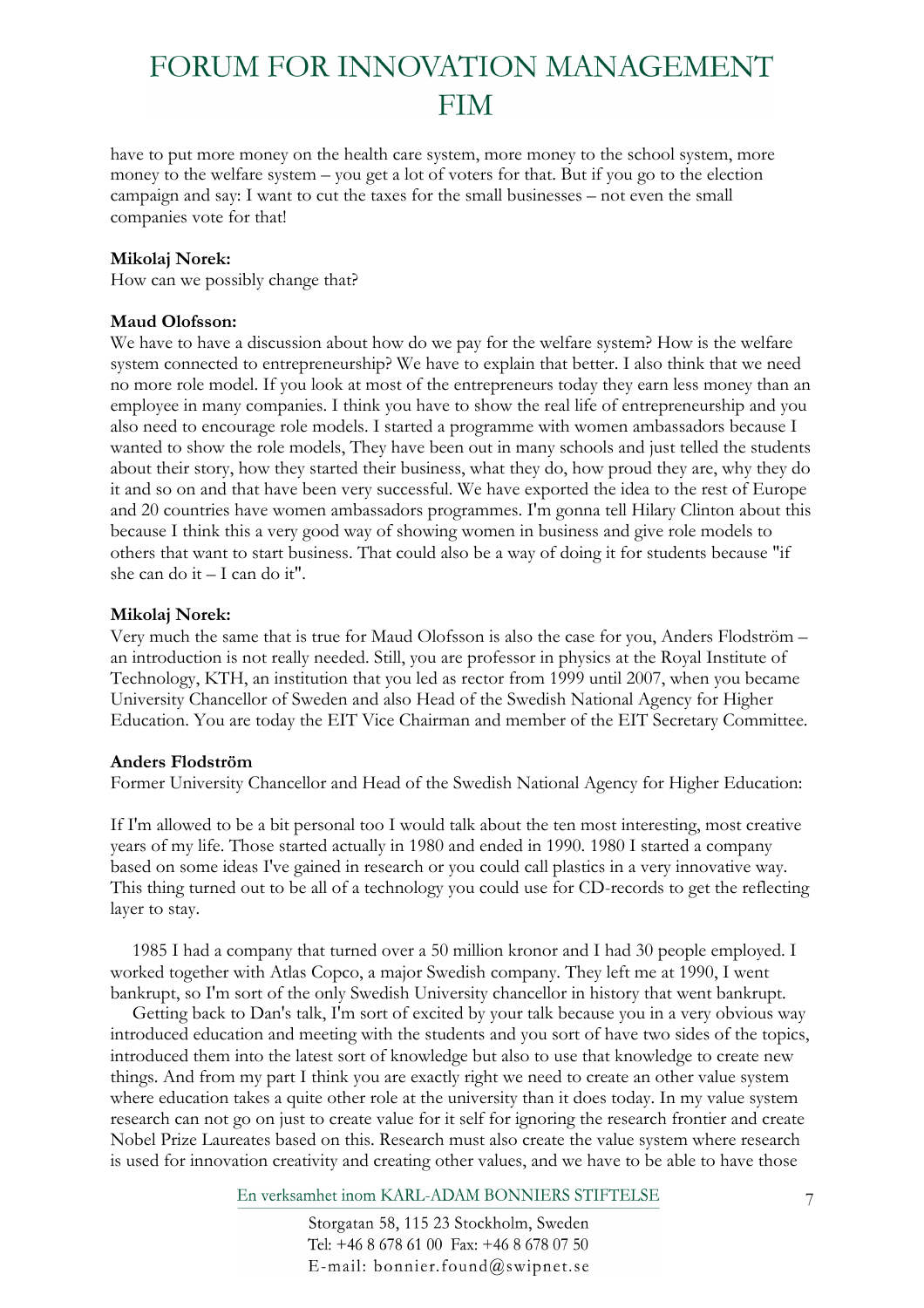together. And that's the first change that has to happen. The second change that many more like you use this educational tool for this. Use for transforming it to the students and get this to become a culture. This is the final words I think what we are doing in this country and also when I look at Europe we treaten entrepreneurship as a project, we create entrepreneurs and we have a project and after the project the entrepreneurship dies. What we need is to get this to become a culture. There are parts in Sweden where this culture exist, and parts in Israel where this culture exists also. But how do we get this culture to become a country-culture? That is a big issue. I think the only way we can do it is that what you did, through education. We can't do it by research because it is a sort of project in itself but education is most encompassing the society in quite another way.

As you said, it has to start in schools. It has to use the children and their creativity and keep that. It has to continue to keep up the creativity in the education at the universities. Let me end with, not the fun but I thought it was a fun anecdote. I have a four year old grand children. Just to mention how children look upon life and I think we should look upon life. He just got his fourth birthday and he has a chair so he can sit straight because in Sweden you care about safety so until four they have to sit backwards. The first thing when we were going on to drive he told me: "Oh grandfather it's a stop sign – I never seen it before". I think this is the spirit we should have, we should look for the stop signs in our life because that will give this creativity.

#### **Dan Schechtman:**

There was one thing I want to mention. Basic science is really important. I don't consider myself as a basic scientist. My discovery, and other discoveries, came out as applied research. But basic science important. Let me take you back just one minute. Let me take you back to Einstein. We wouldn't have GPS today without Einstein. What can you do with the Relative Theory? A lot, a lot. And sometimes it takes many years to find out what you do with the discovery in basic science and I could give you a large number of examples. Basic science finds it way into applications eventually. It becomes crucial. But I agree with everything else.

#### **Mikolaj Norek:**

Karin Markides, you are since 2006 President and CEO of Chalmers University of Technology and you are also a professor of analytical chemistry. I think it was this reason why it wasn't so difficult to pursuade you to come. You hold a guest professorship at Stanford and you are a member of the Royal Swedish Academy of Science. And since 2009 you also hold a chair at CSR, The Conference of European Schools for advanced Engineering, Education and Research.

#### **Karin Markides**

President of Chalmers University of Technology:

I also want to start to thank you for this inspired parts that you have covered a lot of things outside of the traditional entrepreneurial thinking. I also like to start out with some personell reflections and I spend quite lot of my life in a country that is a kind of headstart and there I was very much involved with start-ups. This was in the 80s. What I want to say is the shock I had when I came back to Sweden after some 15 years abroad. The shock was picked up by you actually: how can it be so that when you start a company you have to start to think about exit, and write in your business plan how you should exit. It killed my interest. I thought we have to do something about it – this is not right. So I am so pleased that you said that we should not really inspire our young with people that have this attitude.

My reflection here is about attitudes. I think attitude is something we need to bring into this and think about. If you think, maybe attitude economy is a way that we can look at this to see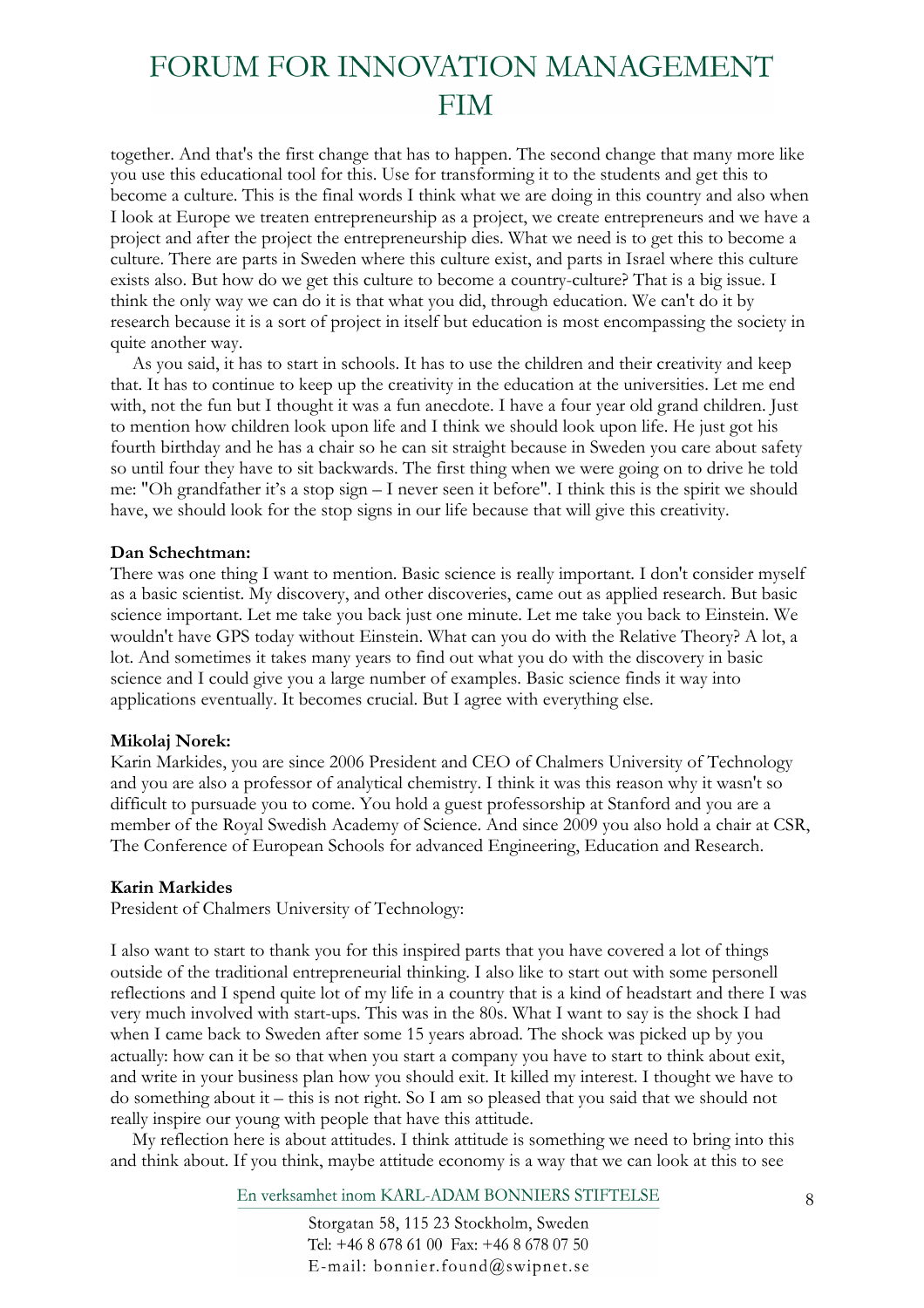how we can make people more part and inspired and engaged in what is driving them to be part of society today. In that way I think we should divide also the ones that really help the ones that are inspired and driven by entrepreneurship and the ones that are inspired and driven by developing knowledge and service. Everything is fine but you have to think what your drive is. You shouldn't think that to be an entrepreneur you have to also bring in what to develop in your entrepreneurial spirit – that doesn't have to come together. When you are a scientist you don't also have to become an entrepreneur. You have to understand the attitudes and you have to really be able to develop your own driving forces and skills. I was happy when I came to the west coast of Sweden. There is an attitude and of course, as Anders said, there are many places in Sweden where we have this but particular strong I would say in Gothenburg, for many reasons.

The closeness to the business, academy to business, has been close for many hundred years. Maybe that is part of the reason why we have this situation today. There is a development of venture creation programmes. As a master student you can actually go and develop yourself in class as a true entrepreneur. The ideas that you are going to develop are not your ideas – they are picked up by skilled people. You have really good mentors. You have also the resources, you will be trained to really understand and develop your entrepreneurial skills. To really make a connection to the region and the strength in the region that this endeavor can grow. And not be moved away immediately when you get to a certain point.

I think, to build a value in the regional, the national, the international context I think you have to understand that it comes together and of course we all know that the local and the global context is really connected together. But as you alluded to also the national level is also important. Culture is important.

Today when we are connecting to the resources that we have in the world we have to really combine, I believe, not only the economical, ecological and social aspects of sustainability – we also have to add culture aspects. If we bring all this driving forces together we can connect it to and also build attitude and start in kindergarten I believe as well.

We have all this possibilities in Sweden, We have this understanding. We have many universities that have really set this forward and worked with venture creation programmes. We can benchmark and help each other. I believe also that we should do that *in* Sweden, because the culture in Sweden is important to really understand how to grow this in Sweden. To make use that we have multinational companies that could be the first customers to bring these ideas out in the world immediately. We really have all this things. And you also gave one example what the government can do. So, where are these funds? Where are these kind of matching funds? Why don't we have them here? I also know that you in Israel have taken advantage of people coming from international background to bring them into incubators and work there. I think these examples also should be something that we should utilize. We have a lot of influence of people come to Sweden taking this master courses. I talked to one this morning, a young student that had just finished master classes. He came from an Asian country. He is entrepreneurial driven and he said to me: "please let me stay here and build something but I have to go back home next month because I don't have the right to stay here. Because I don't get employed by a company which make it possible for me to stay – I want to build my own company in Sweden and they don't allow me to do that.

#### **Mikolaj Norek:**

Martin Schuurmans, you are the founding chairman of the EIT Governing Board and former Exeutive Vice President of Philips Medical Systems. You also co-funded the Sino-Dutch Medical School. I also understood you lived two years in China and were the dean for the school. You are today the chairman of the European Institute of Innovation & Technology.

En verksamhet inom KARL-ADAM BONNIERS STIFTELSE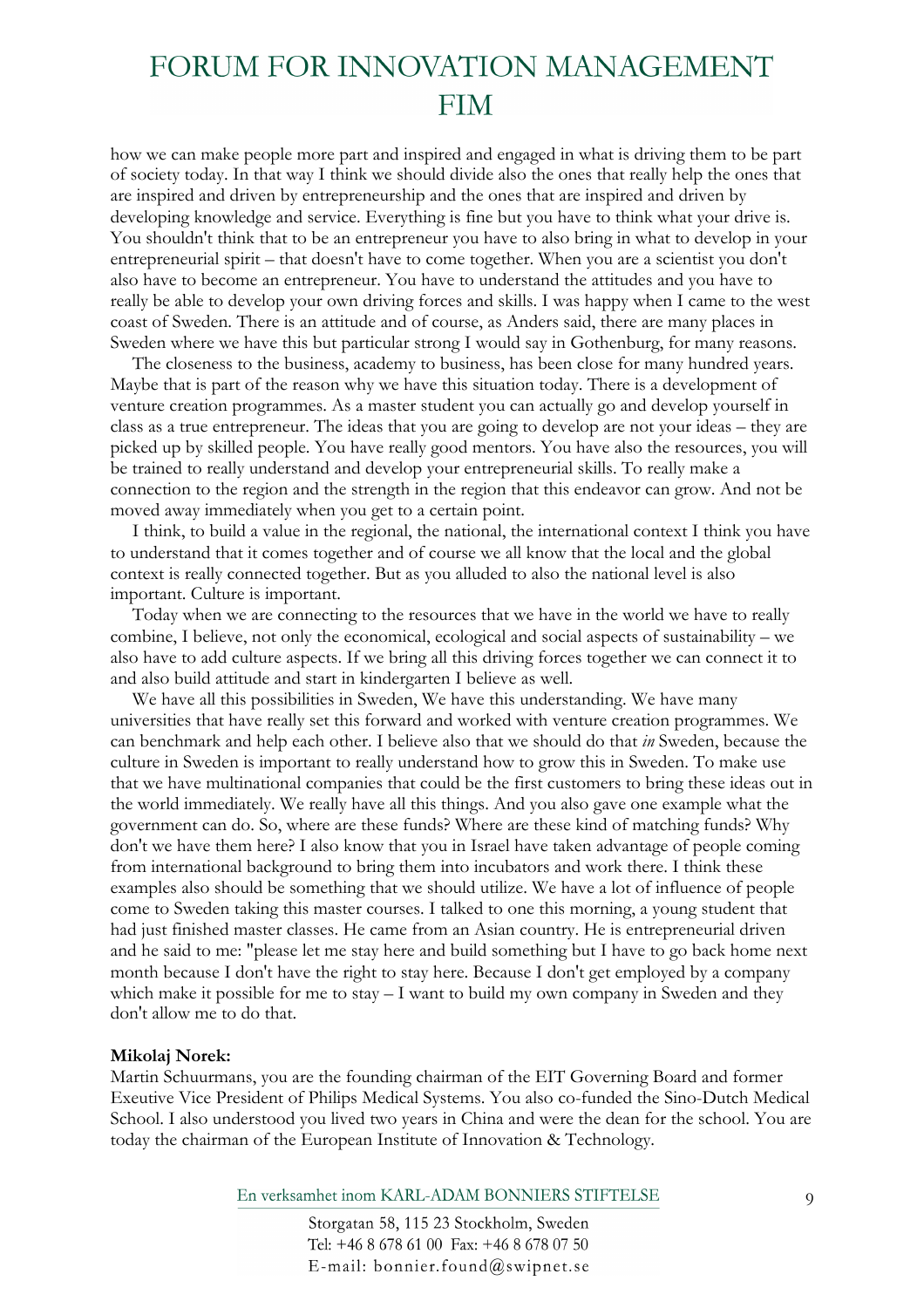#### **Martin Schuurmans**

Founding chairman of the European Institute of Innovation & Technology (EIT) Governing Board:

I want to start on the dim future that Dan Schechtman gave to us. But since I'm a bit shortsighted I want to draw to the near future and I want to give you a little bit of a picture. And the picture builds on spending maybe the 15 years by mainlee in China and the United States.

When nothing changes quickly now in Europe we will be almost sure that China will rule the economic rates of the world. And we will have a situation in which Europe and United States could become "me-two" economies. "Me-too" is OK if you are selfcontained like US. But "metoo" if you are superdivided like Europe seems like an awful perspective. Now, why is this true? Let me first explain that a little bit.

Most of you will realize most products today are completely assembled not only in China but in the great Asia Pacific. But even worse because recent study of Harvard business illustrate that most western nations will not even be capable building an iPad together.

So here's an issue: When China leads the world on better technology, on clean technology – they actually had ride out the only first and fourth generation of nuclear reactor. They lead to the IP version 6, technology for Internet. And actually in business entrepreneurship I have seldom seen people that are so bloody aggressive and move forward so very quickly.

A chinese friend of mine and I built a small school, I believe with one thousand students, it's part of a university. I wish I had listened earlier to Dan because I could have used some of your experience on entrepreneurship in school. We did it very naively in 2005 when I was the dean. I said "look, we gonna set some money aside and those students who wants to start business will get some money". And we had enough established entrepreneurs around the school. Some of them had failed, others that had been successful. They could help the students.

And today I could report this was an enormous success because about 20 percent of the graduates in the bachelor leaved the school basically as an entrepreneur and had their own business, never make it to the masters, never make it to the PhD anymore. There are about 40 percent that goes international and of these 40 percent also have ends up being entrepreneur.

So, it is a way of doing it. But there is still one point that hasn't been brought up. Why is it so much easier in China and United States than it seems to be here? Is it also, in some sense, more easy in Israel?

I believe we Europeans are extremely good in personal organisation of blame. If you fail, and I think you know this story very much, you will be blamed as a person. This is our culture, this is the way we have grown up. It started in kindergarten. We never can do, we always see limitations and when something goes wrong its your personal responsibility. If you go to United States, if you go to Israel more mature people entering the universities after strong forced military training – its a completely different situation. Its the same for United States, certainly for the West Coast. East Coast there is a slightly difference I would say.

So, why in China? Because these people don't want to loose face. First they don't want to loose face, so they are more determined than I ever have seen people when it comes to build business. But secondly, this is something that I probably learned during the years now, the Chinese people have their ways at a certain moment in time to blame the fault of the system. They have become extremely good at that. Why are they professional in that? Because they can not fault to loose their face. So, they move. This was one aspect that I wanted to mention so entrepreneurship and innovation for me is no more a discussion it is a must.

But I like to add a second aspect and maybe that leads to a bit of controversy here on the table, but I like to do it nevertheless. This is about: "what sort of innovation actually do we have?". Of course for years we have had situations where you come from science, you do an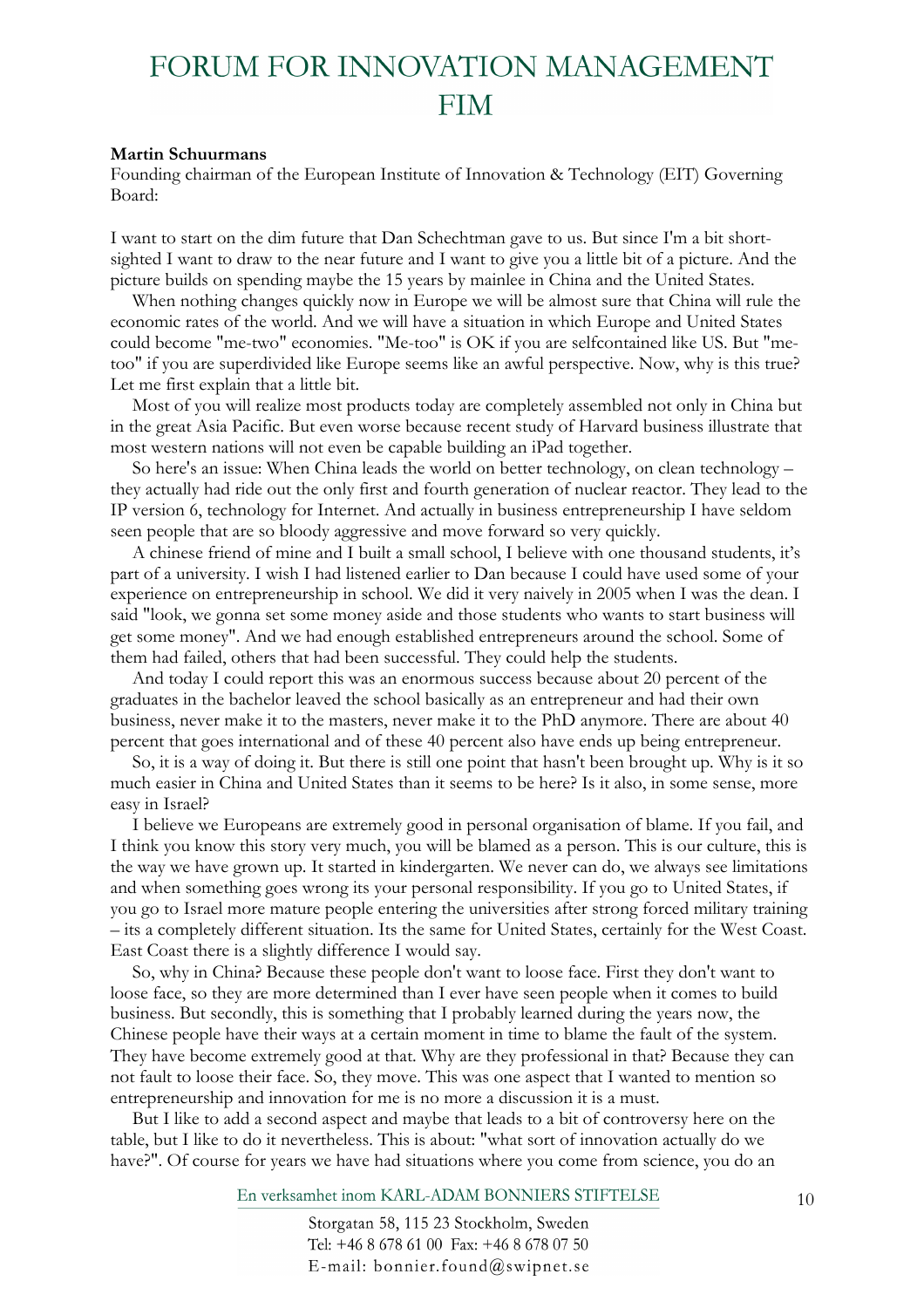invention, in this field Europe is bloody good, and then from there you proceed to hopefully in no business. And that domain is bloody poor.

But the reality if you look today at innovation it is copy-driven innovation, design-driven innovation, user-driven innovation, social media-driven innovation, personal effort-driven innovation – what have you?

Most of the successful technology-related companies in the last past of the years, and some of them of course also come from Israel very much, built on existing technology but half brought together the people in the right network of business angels, franchise capital, education – many students are actually quite sensitive to this and like to try and do it, and research but not necessarily research in the basic sense. Also, and very much of this is the case in Israel I believe, applied research. I think that when they bring together this knowledge triangle, business, education and research is a corner stone and just to assure you: President Obama a year ago decided on a new plan for innovation in this country. Remember what he said: "We will outeducate and outinnovate the world" – that was a little of what he said. He has made sure that the National Science Foundation in the United States now has significant funds to make sure that in the leading universities in the country students are being forced to build their own companies during the studies. A certain amount of money comes from the NSF. And so he is forcing the knitting of the network education, technology and business. I think that is an essential part of the step forward we have to make.

#### **The public discussion**

#### **Jan Edling, Vinnova:**

We are talking today about entrepreneurship. But sometimes I think there is a little romanticism about the entrepreneurship thing. Maud said that there is a connection between entrepreneurship and welfare. That's right maybe but there is also connection between growing companies, not just the starting of companies. Growing companies, creating employment because its also the employment that give the taxes to the state and gives you the money to the welfare, to research and development and so on.

Today I see that we have difficulties in Europe, In Sweden, in United States to do that. To much resources are going to other things than the things we need to do that should make us better than we are today. I think also its necessary that the entrepreneurial companies that are created today also learn to grow. They must grow in order to create things on a global market not just home for the man we have here in our own state. Its necessary for small companies to grow, to join each other and maybe go together to finance very expensive innovation projects, to be able to finance export projects that are going out in the world with what they are doing. And also try to grow larger all the time.

I think in Sweden and in Europe as a whole, I suppose also America, much of the efforts of the western world today is about how to make our companies more innovative, more global and more expanding. We can see today Siemens, Volvo and other companies that we've been used to delivering employment to us. They are not here anymore, they have their mission in China, in Brazil. Let me take an example, Ericsson, has today 20 percent of their employment here, Electrolux has three percent – we try to rely on them to much. But we have to rely on building new companies.

### **Elisabeth Shemer:**

I'm a medical doctor. I studied at the Technion, so I'm experienced studying both in Sweden and in Israel. My experience that I want to share is – we are talking of being an entrepreneur – but I would like to raise "what does an entrepreneur work with?". You work with ideas. And that is

En verksamhet inom KARL-ADAM BONNIERS STIFTELSE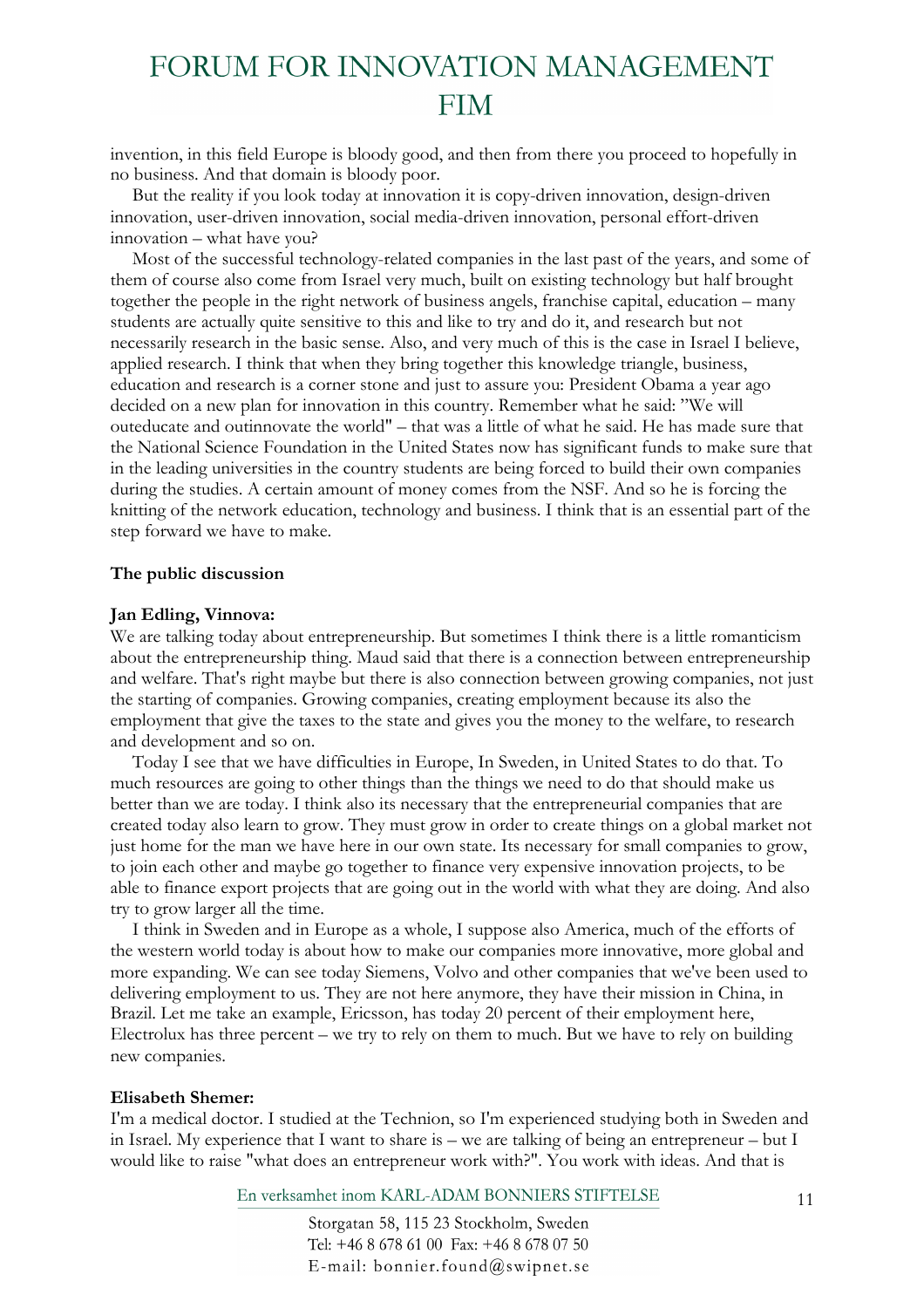what you have in this culture that is really academics. It is that you consequently ask why – its very irritating at the beginning. But its very important. When I came back to Sweden – that is what we lack here and that is what we need to bring into the academic world, into the schools and teach the kids this tradition that the Israelis are super at.

### **Camilla Modéer:**

Just a short question. Thank you for your inspiring lecture on the class and entrepreneurship. Which is the most important do you think to teach your students? Facts and tools or the attitude?

### **Dan Schechtman:**

There are a few: number 1: never give up, number 2: become an expert in your field. Let me do the market survey and learn the economics of your product, even before you start. You have to know that, you have to know where you are going. Number 3: Find the right partners. The larger the number of partners in the start-up the larger is the success ratio. You need one that is a technology expert, you need one that is a good manager and you need one that knows finances. At least.

Let me tell you: scentists may know the technology but they can not manage usually and they never know the finances. So, you need a team. Research shows that the larger the team the better is the success ratio. We tell them all that. I teach now 300 students every second semester. Before it was 600, so by now I've had about 10 000 graduates from my class.

### **Karin Markides:**

I think this what you are talking about is very important and everybody can understand this what is really need to create a business. What do you think about venture creation programmes, when you decide that you are also driven to become an entrepreneur and really make that as your own career. Do you have that type of programmes as well? Do you see the difference?

### **Dan Schechtman:**

I can't tell you about all the programmes, we have quite a few in the country. But I agree with you that bringing the entrepreneurship spirit to everybody is exactly what we need. This I why I think government should be involved. We as indiciduals can only do so much but governments can do a lot. And in Israel they do. There is a lot of money available for start-ups in Israel, also from government. There is an interesting programme in the United States which is an idea good for rich countries: they will give entrepreneurs a certain amount of money and they don´t have to return it to the government in any shape of fund. The money is given as a present. its very competetive, its called SBIR, Small Business Innovation Research. And every funding agency has to put aside a certain percentage of its funds for SBIR:s. I believe this is a better way than paying back to the government.

### **Karin Markides:**

Here we have a company, Fourier Transform, they want 20 percent in return.

### **Anders Flodström:**

I think we are missing the target a little. Just to strength Martins argumentation, if you look at the Forbes 500 list of the 500 biggest, most innovative companies within biotechnology since 1975 there are 2 percent that comes from Europe, 21 percent from US and the rest comes from South East Asia. If you are gonna sit and see ten years ago and we do if we just focus on this as individual project exercises – I mean this is actually going to be a culture change. I mean the entrepreneurship has to become part of the culture, otherwise we will not succeeding this.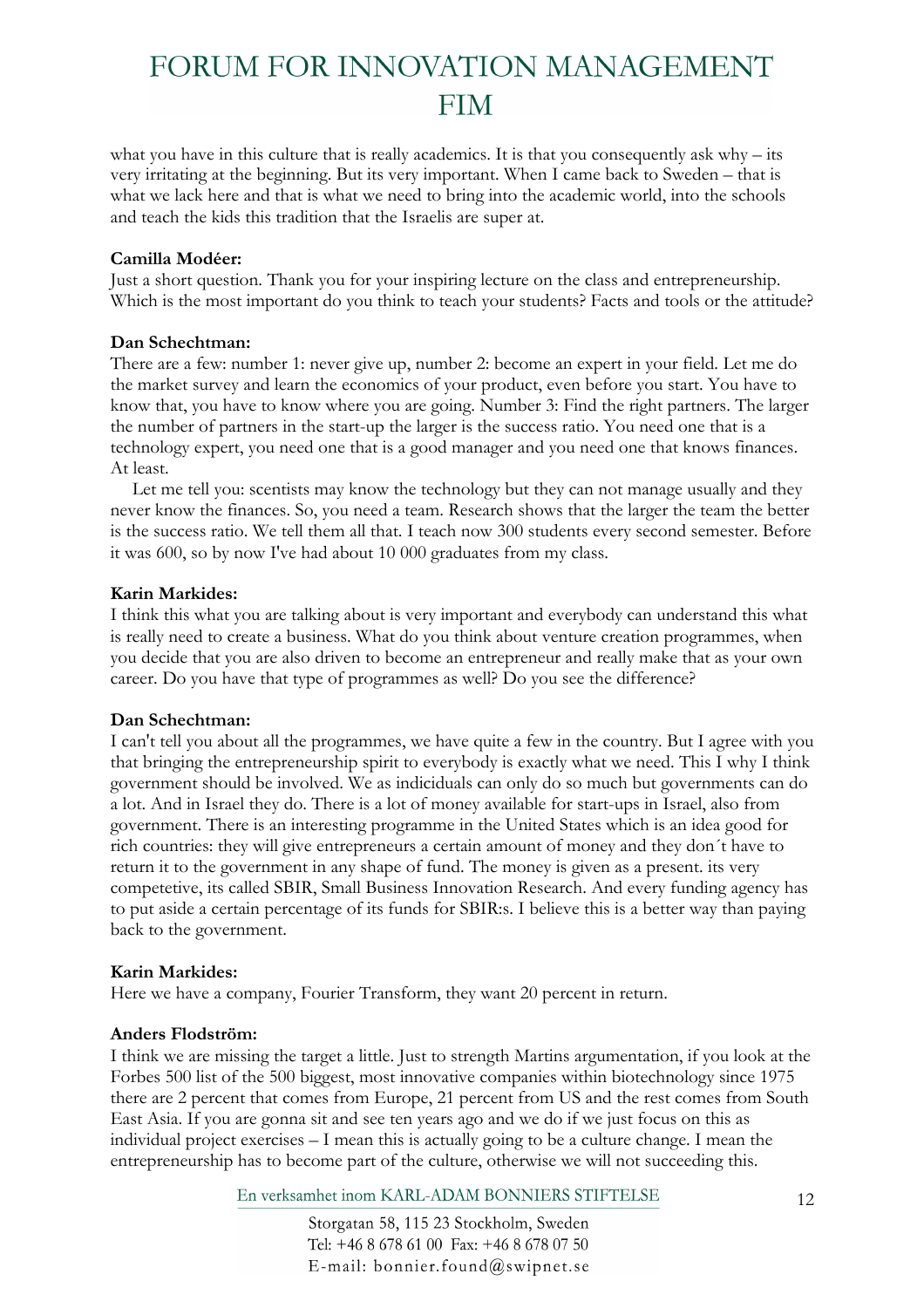### **Martin Schuurmans:**

A very small remark. I agree with you of course because we work very close together. But the thing is: you have to put the money where your mouth is. And when that sinks in we'll not doing it. That's my point.

### **Peter Stein:**

I'm a Swedish economist and very honoured to be here and listen to this excellent speakers. I have a question to professor Shechtman: Three years ago I was asked by the Confederation of the Swedish Industries to look into how comes that Israel has such a dynamic private venture capital market and why can Israel attract more international venture capital than almost any country except the United States and China. One thing that transpired when I read what both the Israeli and international scholar said was that one strength of the Israeli system was that the Israeli state from the beginning once entried that market formuled an explicit exit strategy signalling to private international investors "we don't know how to run companies, its not so much the money that we are interested in but import knowledge and once Israel has that we'll exit and leave it to the market to handle this". Could you please eloborate on this?

### **Mikolaj Norek:**

Do you see a difference how the Israeli education system thinks about entrepreneurship and education compared to what you see here?

### **Peter Stein:**

One thing is that in Israel my impression was that they have much better cooperation between business and education, for example if Israeli students at universities have some ideas you will find Israeli or foreign companies coming to the universities setting up their laboratory set. You can use all facilities free and if we like your idea we will commercialise it and it will benefit us it will benefit you as well.

## **Mikolaj Norek:**

I will ask Jesper Ericsson, how is your impression of the young entrepreneur scene at our universities?

### **Jesper Ericsson:**

I'm PhD on the Karolinska Institute and very much, I think, a child of the Swedish entrepreneurial education. First of my question is "how do you make persons physical need, after the courses we are hundred students – how do you make them being rubbed together so that they interact, they share their skills, they actually start building companies together after the courses is being done" – that is actually what I miss in Stockholm that you don't have a lot of happening, every day action. How do people meet so that I could share my skills and also meet the other business people? That is the question.

### **Dan Schechtman:**

This is the point: when you create an environment in the country, many speakers talked about it, when you create a culture communication comes natural. This is what we are working on, creating a culture. Israelis communicate a lot, people talk a lot to each other. There are a lot of communication there.

Everybody knows we are a friendly society so you can build an entrepreneurial endeavor within the factories. There is a lot imprapreneurship in the country. Large companies, three

En verksamhet inom KARL-ADAM BONNIERS STIFTELSE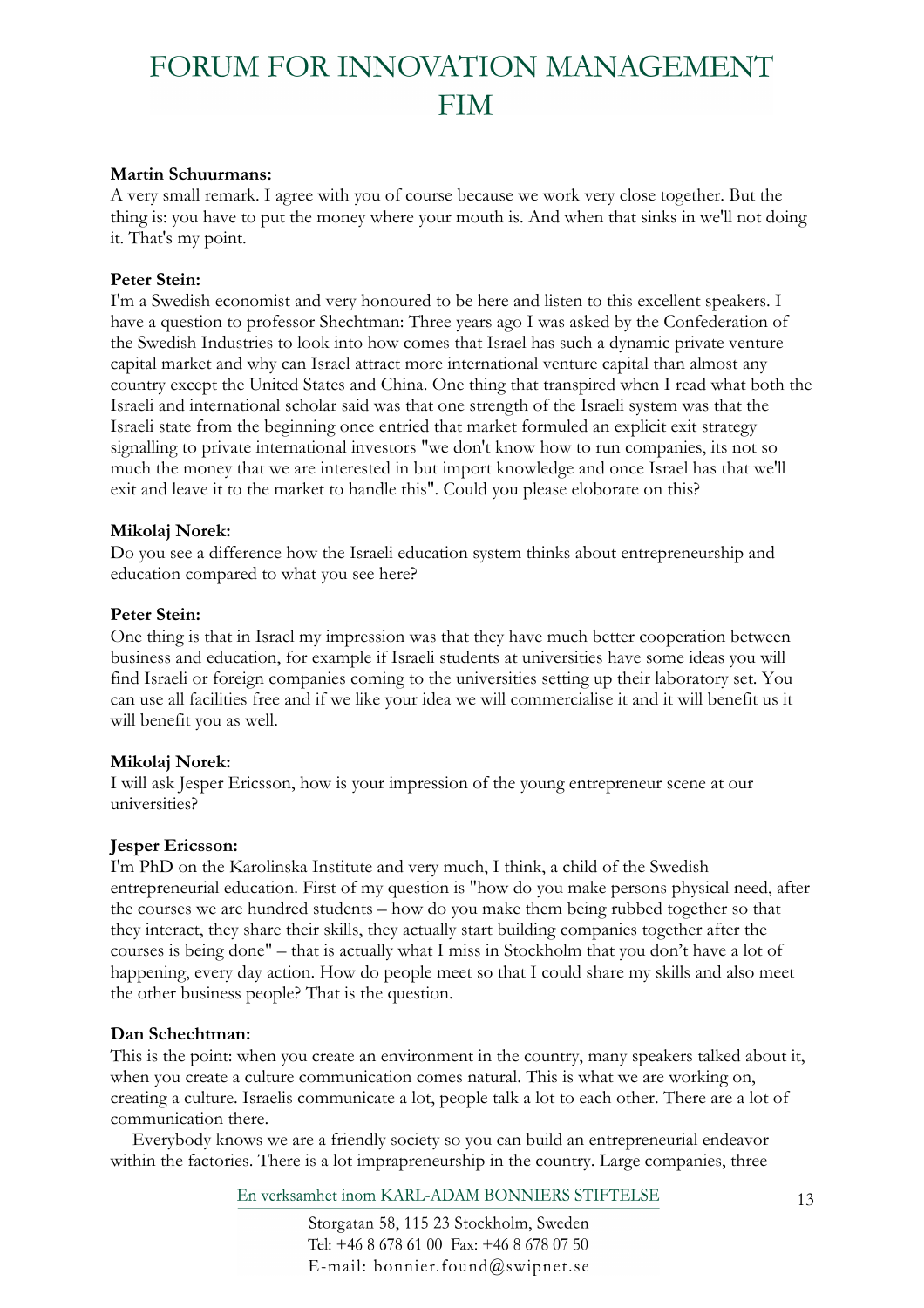engineers will come to the manager and say: "we have an idea, let us develop it." Very often he will say "OK, fine. I will fund it for a year, show me what you can do." And then after a year they come with a product. Now there are two options: One option is that the company say "OK, we will do the product, we will give you now ten technicians and 20 other people and then we create a team and we have a new product."

Another option is that the company say: "We are not interested". In this case, sometimes, the engineers says: "would you mind give us the product and we will try?" and the company will say: "Yes, go ahead, do it".

The boss is not really a boss in the country. This also a sense on a very early stage. In the military, we serve in the reserve every year, and the boss could be a footsoldier and the employee can be the commander. It happens all the time!

So, the hirarchies are mixed, we don't really have hirarchies in the country. Anybody is like anybody else. You can go to the high boss and talk to him as a friend. Its part of the culture. I don't know how it is in Sweden. I know in the far eastern world a boss is a boss. You can never talk to him. This is just the opposite in our country.

**Jesper Ericsson** asked about "creative cafeés" in Israel and China. Dan Schechtman answered: "There's a lot of communication between people in Israel. Everybody knows everybody. I assume that in Sweden its similar in a way but I don't really know. Its a small country."

### **Martin Schuurmans:**

Maybe on China I can answer your question. There are two things that are really useful: One is the café, we had a café at school, and it was a very important meeting point. The most important meeting point at Chinese universities is the dormatory where you have eight folks sleeping in one room. Most of the ideas that I have heard typically come out from that type of conversation.

#### **Anders Flodström:**

But if you look at the EIT educational programme and if you go to an European example and look at the Greenhouse within the climate kick which is located at Imperial College. In that Greenhouse forget of bringing fancy companies and let them put up their labels. We collect all the students there around, different ideas that could be sort of new product a way of changing how we mitigate and adapt the climate.

We see ideas coming out like a rucksack with some solar cells – that's the simpliest one. We also see ideas that now have been materialised, the reserve power solar cells at hospitals and the computer facilities are used when there is not an emergency and they adding something like a nuclear station to Europe.

When you have a 300 students there the faculty also come. What you have to do in the Swedish educational system is to have some sort of a quality system that tells you that the students really become more entrepreneurial creative – not just doing the things by chance.

### **Maud Olofsson:**

We talk a lot of students on a high level and I want to go back to the schools. If you start early create an entrepreneurial mindset you also gain from it when it comes to the universities. I think the question you raised about all the students say "why". I thing that's a crucial question because if you go to the schools today and look at how the educational system works – the kids that are creating the most problems are those who have the entrepreneurial spirit. Because they ask "why". They don't want to be introduced to different rules, they don't want to have regulations because they are free thinkers. Those are the problem kids at schools and that is why I think its so important for the schools to have a legislation about: you have to teach them creativity,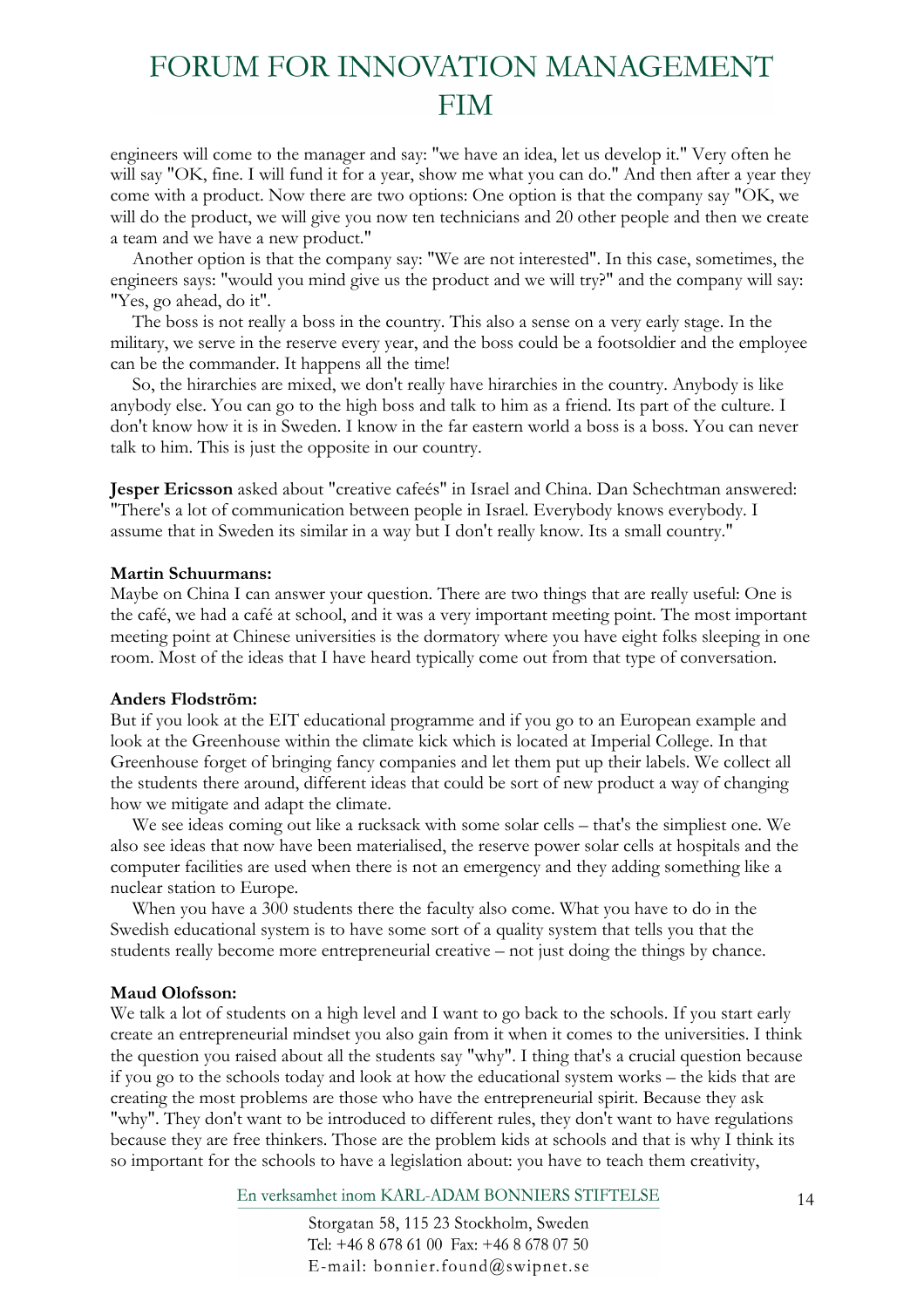entrepreneurship as well as other ways be employed or something. I think if you have this entrepreneurial spirit you also create a risk spirit. Because if you not have this entrepreneurial spirit you are not prepared to take risks. Its a safe life.

### **Mikolaj Norek:**

How do you teach risk?

### **Maud Olofsson:**

You need to try and it has to be allowed to fail. If you have this sort of climate in school: try and fail, try and fail – its OK. But you have to start early because its good as a student to have this chance to have an entrepreneurial course. But in mindset its to late. Of course it can be good but usually you have to start earlier.

### **Matias Bonnier:**

I'm the chairman of the Karl Adam Bonnier Foundation and I also have another path because I'm the general elect of the Swedish-American chamber. One of the observations that I have made. Its more fundamental. You're talking about teaching entrepreneurship but that is still the old german lecture style you have to get students to teach themselves and communicate.You mentioned the Chines dorms and so. One matter that I experienced learn being going to a school in the United States was the "case matter". We had interaction in the classroom, it was called the case matter. We had interaction in the classroom all the time. We were free to make dumb mistakes, dumb comments and everbody learned from that and you were also free to make new trials.

How can we make that come into the Swedish education system? Create that interaction? You don't have the lecture style where you have a teacher pass their knowledge to the students but there is a true communication.

## **Carin Holmquist:**

I'm a professor of entrepreneurship at Stockholm School of Economics (SSES). I find this very interesting and a bit struggling too. I agree with most what is being said said, especially the last comment. But I think we shouldn't say that things hadn't happened. For instance from the GEM, The Global Entrepreneurship Monitor Study, I know that it had changed a bit. The Swedish perspective on entrepreneurship is changing. And from my own school, we started an incubator att SSES ten years ago and basically it has been very successful but basically we were building on the entrepreneurial spirit of the students of SSES. You are mostly talking here about students in the sciences in technical, medical but we shouldn't forget that a lot of the good businessess for instance is done in the humanity and social sciences. Because business is business, entrepreneurship is about making money creating value.

But my point is that this is addressing your thing and also Mauds on role modelling. I think that we have to change fundamentally the educational system and I think that you are so right about – because entrepreneurship really is about a learning style. I red a couple of phases in a PhD-thesis in entrepreneurship and than it strucked me that be an entrepreneur is to be a constant student. Its about learning and learning how to learn an how to go about finding out new things.

Then we also have a lot of changes – my students hate me when I say this – but in 200 years we would not have classes. Because we don't have need for it. Why should the bright students be locked in with people like me when they can do and learn the same thing to the computer? We are misusing teachers because my time is better spent being advicing them to what they already have learnt. Because now I'm standing there doing things that they could just as easily do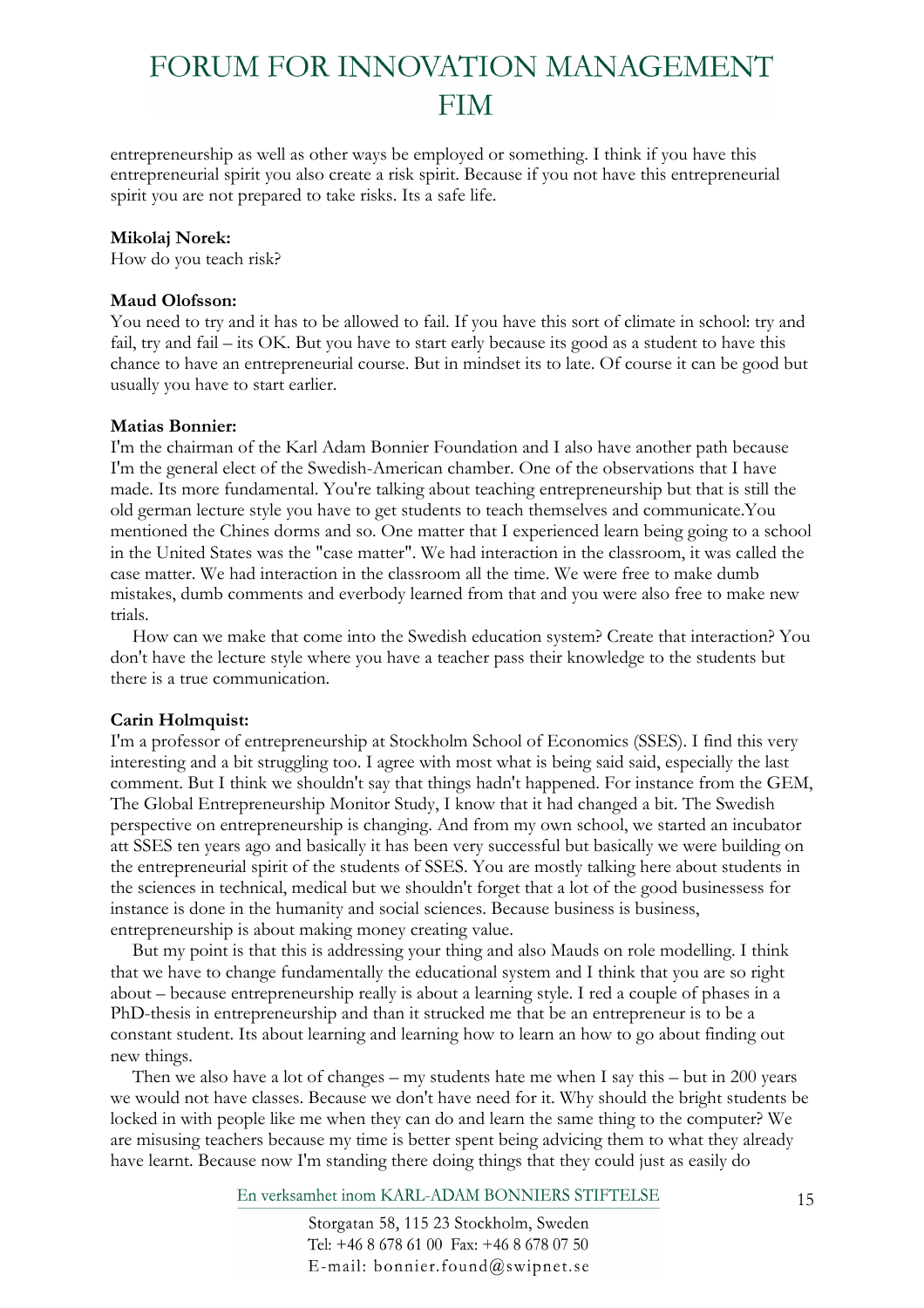themselves. So, I think we have to rethink the whole educational system, totally, and I couldn't agree more with you Maud than the teachers – I'm very frightened about the thought that Swedish teachers should teach the students enrepreneurship because I'm not sure that that could be the thing, but entrepreneurship is about learning. And its not about creating new companies, its about learning and seeing how to create more value for yourself and for society and ithers and I think we have to change.

### **Mikolaj Norek:**

I think you Per Frankelius, when we talked before, you had something that was very close to – on a critical side – to what Carin just said.

### **Per Frankelius:**

I was very happy to hear about the Israeli case here. Dan said we need really professional knowledge in business, market service and like that. That is really deep competence, its hard to do and we need high level competence in the business field. The problem is that our so called business schools in the western world have had a lot of critics, for example Henry Mintzberg, well-known professor, he said that "they are wrong, they are failing because they are reading things not training things, they are focused on administration like business administration not creation. They focus on wrong issues and I think we have a lesson to learn in the western world to create new kinds of business education but the problem – or challenge – is: how could we integrate practise with education without loosing the academic kind of learning spirit. How can we melt the practise and theoretical worlds. I think Henry Mintzberg had a good point here, we need to change the business school system. I would like your comment on that.

### **Karin Markides:**

I really want to say something here because we shouldn't be too depressed about this here because there are some good examples that we actually have. We have action-based entrepreneurial education in Sweden. Even to the point where it is acknowledged at Stanford, for instance, that are really opening up for collaboration. Because the action-based learning is more hands-on in Sweden than it is even actually at Stanford.

Even though we don't have to much of it yet but what we have is very successful. Just one more example: I think its important to also acknowledge that these multinational companies that we have in Sweden – they are also giving away a lot of their skunkwork to these different actionbased education that we have in the universities. We should acknowledge them for that and do that more because when we meet in the clusters around the universities today and we see more and more of these meeting places, innovation hubs, we have several companies opening up end even taking care of innovation hubs to really transfer what they have in their doors to these action-based educations. That is very well done at the masters-level because then the students have a bachelor with them and they can connect.

## **Joseph Ackerman:**

I am Joseph Ackerman and I'm from the Embassy of Israel and I'm actually the representative of Ministry of Industry, trade and labor which is the government agency that promotes the innovation at different stages. I want to react on one point to make another comment. Peter brought up the question of exit. Should the Israeili mentality be exited or should we build big companies in Israel. I think this exactly tells us where Israel are today. Israel as a young country moved into this whole innovation cycle at the beginning had to this exit in order to build this whole culture in Israel. Today we have a whole lot of serial entrepreneurs who are now able have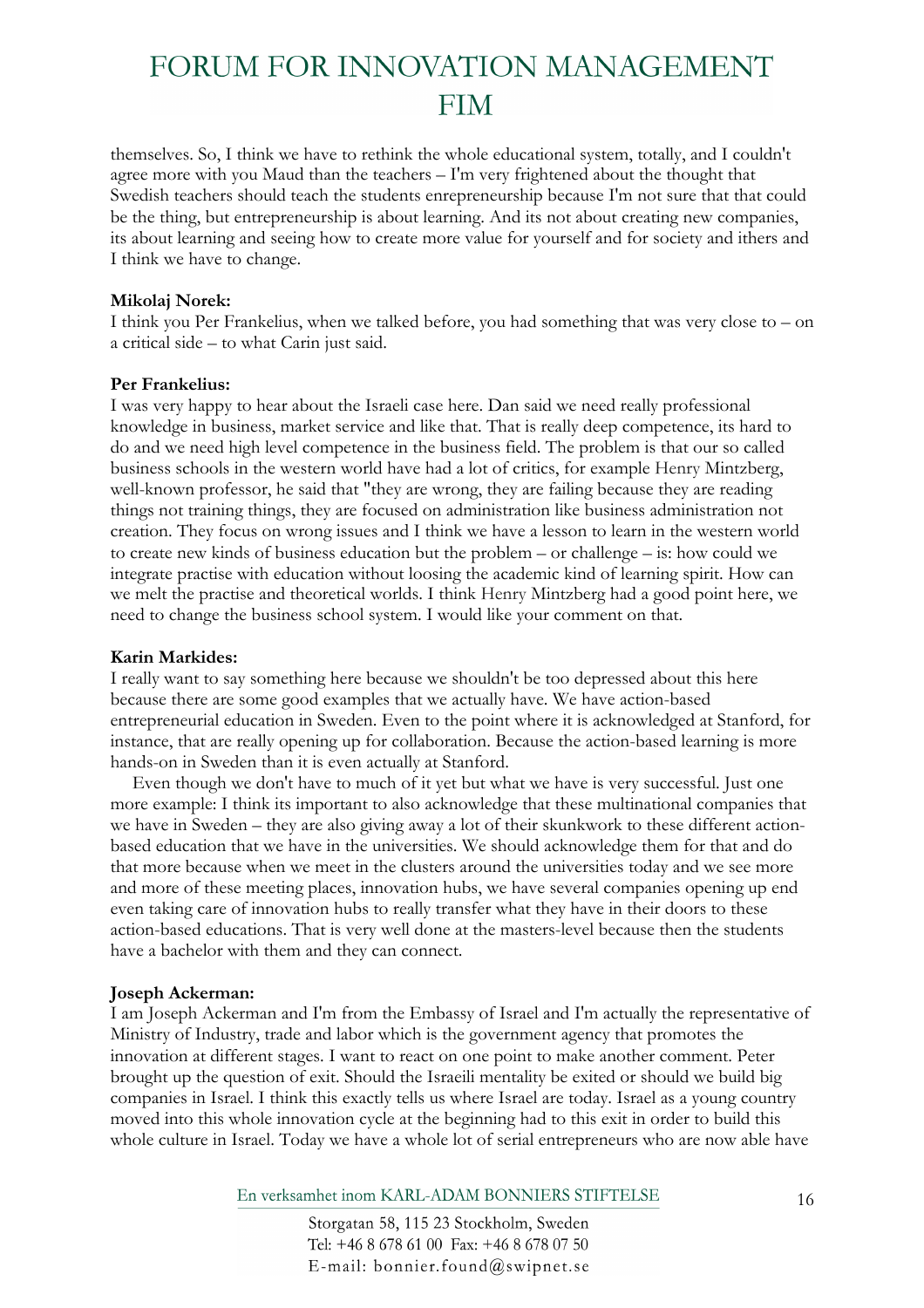money for themselves to now settle down and enjoy the fruit of being a innovator and maybe start building companies.

I think one of these examples today is what's happening in Israel better place. They didn't sell themselves to become an international company but from Israel is the new innovation, they build up electric cars that brought up for an organisation. Its coming up from Israel a center, and its in Denmark today, in the Hawaii, and many other countries around the world. The two cultures are going together and this may lead me to the point what I have been observed in my three years here in Sweden: The difference of the cultures. Sweden is a mature economy. Hundreds of years of experience and from this has regular, multinational companies a experience.

They are now dealing with the new economy of innovation and they have to rebuild themselves and reborn in their thinking. Israel is now in the first part of cycle and has started as a young country. And now maturing and try to build the big companies. This is part of getting to the next stages. We complement each other. When Sweden has the experience of the more mature cycle Israel has now the experence to share with others how to build from the new involving ecosystem of innovation.

### **Bo Dahlbom**

This is a fascinating seminar. So many intelligent things had been said. I really appreciate the last comment and of course all those of the panels. But being an entrepreneur myself , working with entrepreneurs for at let three decades and being married to an entrepreneur I have to say This celebration of entrepreneurship and entrepreneurs are often very noxious and difficult people. And I'm happy to be an normal Swede and I'm happy about the Swedish, an even European, culture.

I don't think we have to become Chinese, or American or Israelis. I think we can stay Swedish so I don't think that the discussion of entrepreneurship should be too much of the attitude or specific personalities of entrepreneurs. And when you speak about schools you shouldn't speak of schools and the educational system teaching specific attitudes or personalities or cultures forming these small children. What you should talk about is schools that teach them about the world, about reality. How its like out there. How you survive out there. How you make this world, this planet survive out there and if teacher begin doing that we will get lots and lots relatively nice European entrepreneurs.

### **Dan Schechtman:**

Relating to what you just said and relating to a question before: how are people willing to take risk? I have been thinking about it and in Israel people are willing to take risk very often, very frequently and I think it has to do with the Jewish mother. She tells her boy or girl from the age of one day "You are wonderful". "You are so clever and wonderful, so great and you are the greatest." This is not a joke, this is really bringing up people who are willing to take risks. They are very often obnoxious but we are talking about entrepreneurship so it maybe takes a person with selfconfidence from the early childhood and an obnoxious person to build an industry. Maybe its not the person to live with but this meeting is about entrepreneurship.

### **Göran Sandberg:**

I'm the CEO of a Wallenberg foundation which is one of the biggest private research foundations in Europe. We have spent a lot of time analysing Swedish science and we came to the conclusion that its basically quite useless. And then we have a advisory board of just Nobel Prize laureates to presenting this, what is it. They say the best post docs that we can employ that are Swedes. I started to think, I mean Swedes are really good on this. If you talk about kindergarten – its to many kids. The school is useless and I believe there is a lot of things you

En verksamhet inom KARL-ADAM BONNIERS STIFTELSE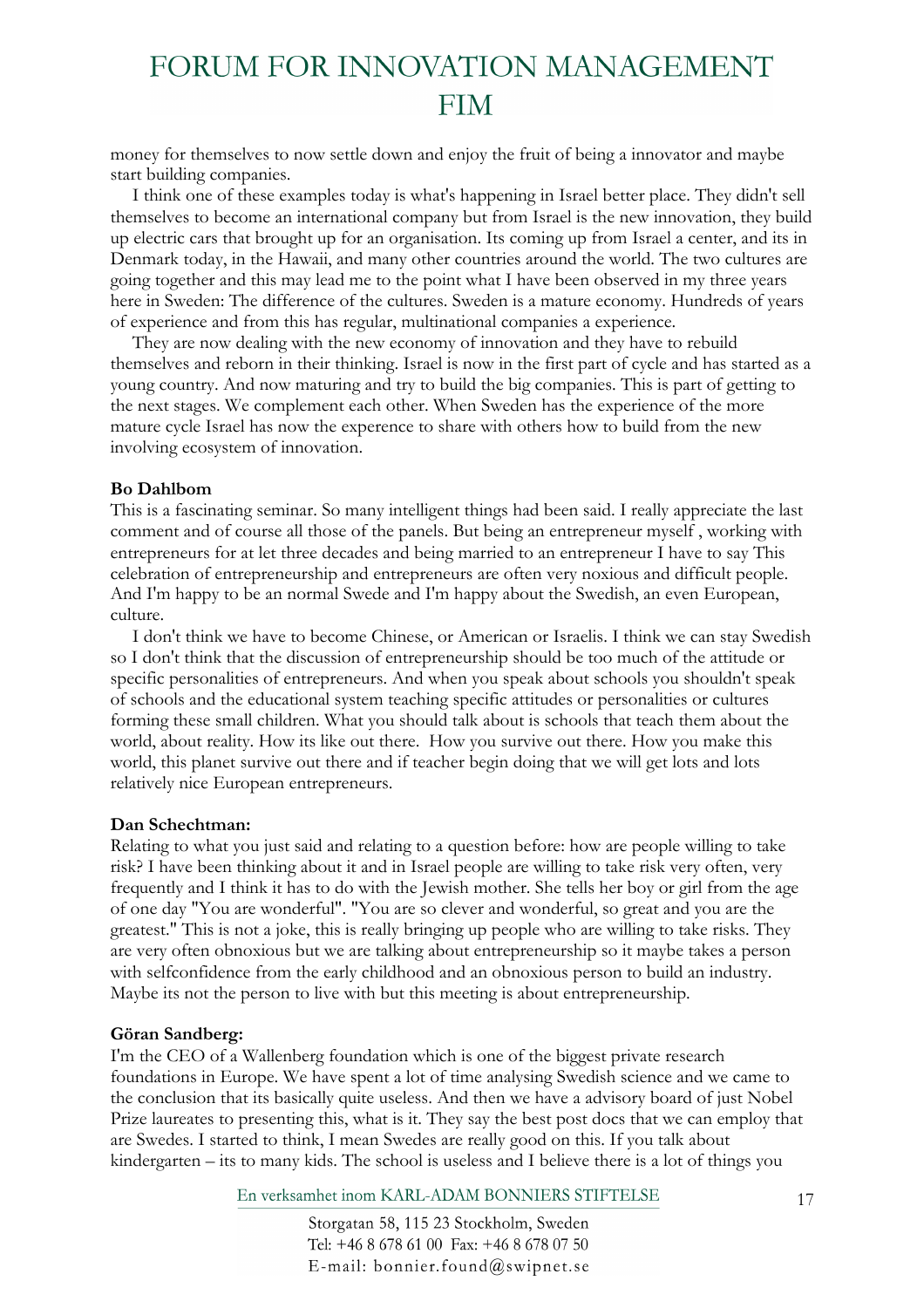could do about the school. Yhe universities are overcrowded, we don't spend time with the students. PhD-studies is basic, but still – if you ask a CEO of Ericsson he says the best engineers you can hire they are Swedes. If you ask the Medlabs of California the best top post docs they can hire are Swedes.

So, we have some type of culture that are educating mature people. Maybe its the consensus environment that we have that is creating something that is unique. So what should we do? Transfer ourselves to China, California or to Israel? That will never happen. We have to analyse ourselves and see how can we build in this type of individualism that you are talking about, because you were talking about entrepreneurship but we are really talking about focus on the individual, student or person which we are not allowed to do in Sweden so I think its important to look at what we are doing. Now we have another innovation index: Sweden is on the top. And what are Swedes doing then. Let me say that: it must be wrong with the index. And we have spent a lot of time. A lot of people in the business schools is spending time saying "this and this parameter is wrong". If this has been in the States: "Great – we are on the top of the index." So maybe we should be careful in how we analyse our own country.

#### **Mikolaj Norek:**

Wallenberg foundation, you just launched something called "Wallenberg academic fellows". I think this is one of the largest actions you ever took as a foundation, 2.4 billion Swedish crowns. When you choose your fellows are you looking for entrepreneurial academics or do you look for academics?

#### **Göran Sandberg:**

We use the same people as select the Nobel Prize laureates, the committés. And they only go for scientific excellence, nothing else. And of course individual capacity, not just track record. If they select the Nobel Prize Laureates they can select the best Swedes too and allow them to do research.

### **Per Eriksson:**

I'm the President of Lund University and former I was the Director General of Vinnova running the agency for innovation and corresponding for Israel in different programmes in Technion especially. I would like to have a respons from you about exit. Because in Israel I've been seeing this have been growing. Starting with exits, starting with incubators and now has beeing growing more big companies. A question some years ago was about: how do you do in Sweden about big companies we have to learn in Israel. Now you are building big companies and you are not talking so much about exit.

The thing that's worrying me in Sweden is the fact that we partly, we learned a lot of good things but partly we go the other way around. We are selling out many of our big companies. We have sold out for instance the pharmaceutical companies Astra, Pharmacia. The Danes go the other way around. They are building the Nova Nordic, they are building a total innovation system but they are own not by the stock market, they are owned by foundations. So they can take long time investments. I think this is a key for building for the future and I would like you to respond on what you really thing for the future for ownership and really good strategy for owning company, growing company in the international competition.

I can also add that we really adapted from Israel the incubator programme we had imported and translated to our system, we also imported SBIR systems from US and translated this to the Swedish "Forska Väx". We do as Chalmers also at our university: we train entrepreneurs inside the university. We are very happy that the researchers in Sweden they own their own RPR – so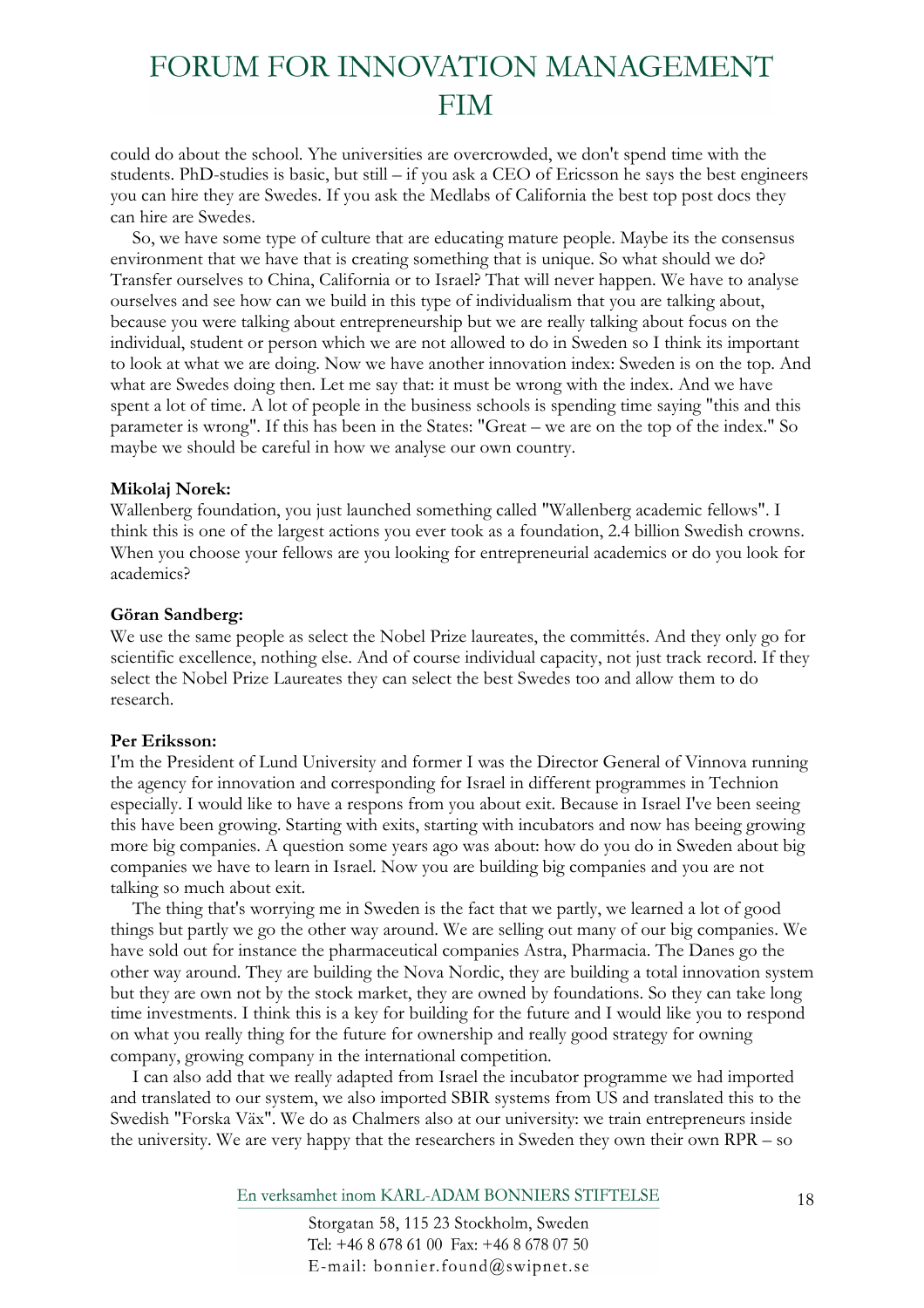they can patent. Its not the university, its their own entrepreneur so we have a culture hear. And the union is also supportive in the Swedish system.

What is important for owners of companies grown long time because I think there is a relation between research and high competence that's long time investments and that means I think that normally you have a long time ownership for companies growing international competetive. I think that is was China is doing with the bank system.

#### **Dan Schechtman:**

The company that will stay there for very many years is to build a family company. Convince your son or daughter to take over the company after you don't and make sure that your grandchildren are doing the same thing. The problem is in today's system there are very few such companies. Usually the companies are own by the public and the people who manage the company can be fired like just that so it destroys the stability of the family type company.

I think in Sweden you still have family companies that are family owned generation after generation. The wisdom is to have your children follow your footsteps and take control, bring them in. In Israel we have very few companies like that in which the second and third generation stay in the company and this stay in the country. You mentioned Volvo that was sold to the Chinese but did they fire the Swedish employee – they did not. That might not be such bad idea as it sounds. They bring in money and technology and competetive spirit, That might not be so bad.

#### **Martin Schuurmans:**

I just want to get back to your point on education, maybe copying China or United States or what ever. That is certainly not what I want. That might be silly and stupid – you have to start from your own strength, that is very clear. But building on what Dan Schechtman said: I see in China a culture where young people are looking at life as a once upon a time opportunity. That is not the case in Europe. That is very much the origin of school system, of our value system. Whether we like it or not that would have to change.

Even if we would get entrepreneurship learning, by-the-way for me its always learning by doing, that doesn't help to do have business schools and do nice MBA:s. Wonderful in its own weight but not enough to do what professor Schechtman has been talking about training your engineers to be also a product person and moving on to business.

But even if you would fix that then Europe still has a problem, that's what I said earlier, put the money where your mouth is. Even Skype had never made it without the American investments that made it grow. There is a big issue here so you talk about of redistribution of money. In United States , in Brazil, in China far more money are available to let companies really grow. Half of the bio Nobel Prizes goes to Europe. I believe one sixth, one seventh of the companies in the bio domain come from Europe in comaprison to the US.

So there is a huge issue on one hand the entrepreneurship, education and mentality, learning by doing. And on the other hand let companies grow. There is a European dimension to this because maybe for small countries you can not solve this officially. We have the business advantage of being a bit small but there is on the other hand of course chosing its own way just like the different road.

#### **Karin Markides:**

First of all I want to thank you for making me feel good. I have two sons that are entrepreneurs – at least that I'm a good mother. But I also think that so many good, wise things are said here but maybe one of the most important things, and also hard to do, is also to change the culture. We have one thing that Martin has said: to make failure to be equal with experience we have to do

En verksamhet inom KARL-ADAM BONNIERS STIFTELSE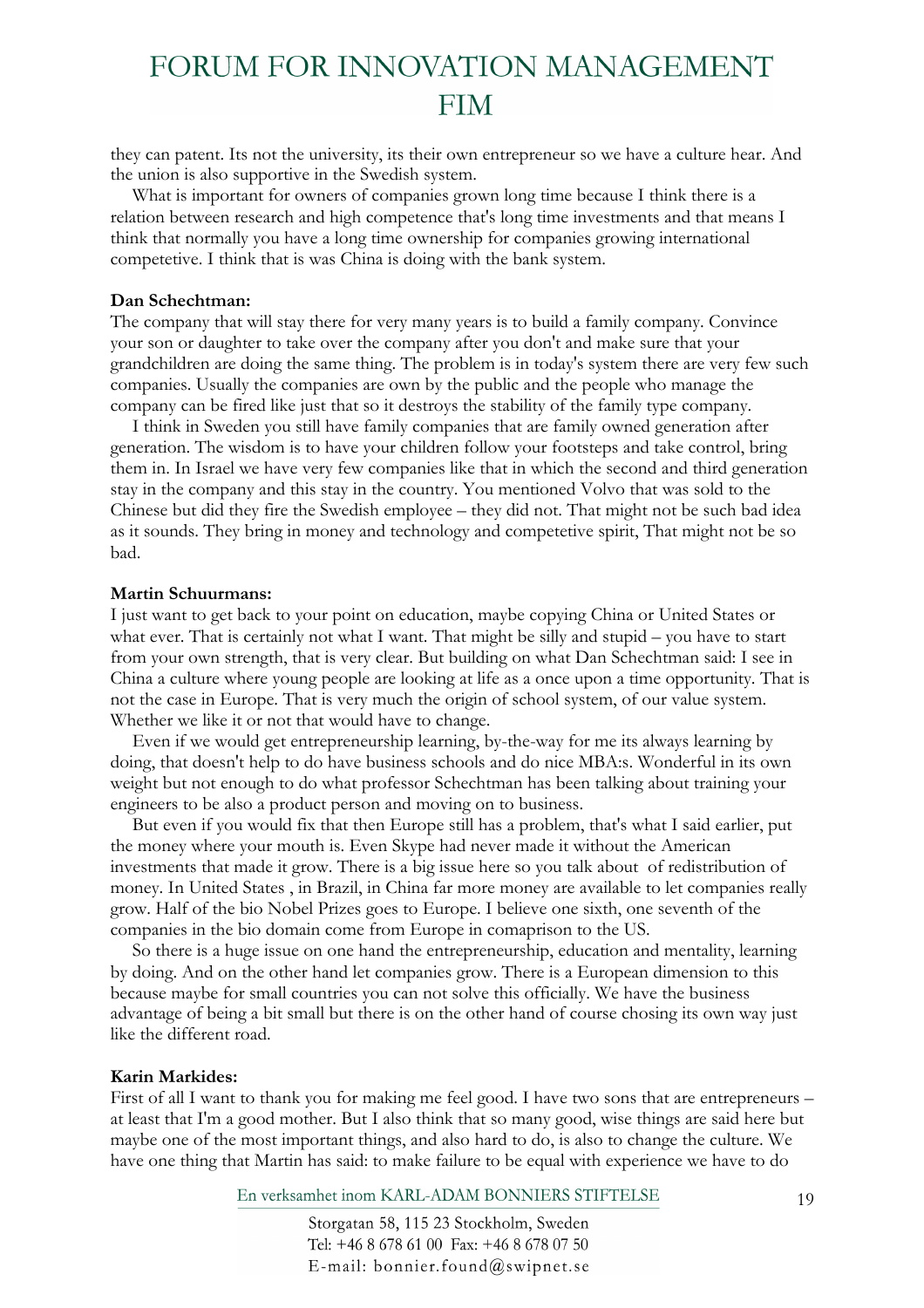something about. Because we don't see it as an experience in Sweden. I think that is what makes a lot of people that wants to build something, to create something – they know its not about one life, its about one chance and that is not so good. Its better to build a team. When you build a team in the United States to start a company you really have to question a person that haven't failed. If you suggest a person that have never failed and you have to argue a lot because how do ve know that that person will survive when there will be a tuff time? Its completely different in Sweden, and maybe in Europe. I think that is a very important thing to work on.

#### **Maud Olofsson:**

I have some experience in changing values. When I started as a Minister of Enterprise, I had a great ministry and a lot of good people working there. But to be honest it was quite a freightened organisation. They were not allowed to make any wrong things. So I said a very important thing to them: "If you don't make any mistakes you haven't done enough." That was my rule.

And I can see during my five years as a minister it changed a lot. Because when I said that to them they were allowed to make mistakes, they were allowed to try things, to think in new ways, give me new proposals; we can do this and we can do that. And I saw it so clearly this five years that it changed. We can do more but I think s a leader you can also tell your employees that "if you don't make any mistakes you haven't done enough".

Secondly I want to say, I think the entrepreneurs have to be the role models because, as said here, teaching entrepreneurship is difficult. But I think you can get inspired by those entrepreneurs. I have seen that with my women ambassadours. They have given so much inspiration to the students about their own private companies. The dream that they fulfilled, the spirit that they have and what is the most important thing to do as a entrepreneur and so. I think we don't lift up the entrepreneurs so I think they have to be the role models for all of us.

Last but not least: I am also a happy mother. The story is that my youngest son, Jan, he is 26 now. When he was a kid, he was a very hard son and he was following Rolf and I all the time asking "can we do this, can we do that?, can you help me, can we start this?". We were so tired and sometimes Rolf said "I'm gonna put him back here and lock him in", because he got so tired of him. But I red a newspaper and it was an article there and they explained about children: "if you have a child like this, be happy – you have an entrepreneur."

#### **Anders Flodström:**

I just want to say something completely different. Its about countries competing with creating as much new products as possible. Who's gonna win that competition? If we look today I mean, even if you independent on value system you have when you look upon research you talking about grant challenges, then you talking about climate, and you talking about lack of energy resources, about 25 percent of all people living in urban environments, your talking about security and safety. For me its quite fun, if you go hundred years back if you asked a physicist he wouldn't talk about that kind of challenge. He would talk about what should be the next type of scientific discovery. And how he is planning for that. Somehow the world has changed from being science-driven to be challenge-driven. Somehow the world has changed from being that's all about be solving problems create the bias. So we created the problems and we gonna solve the problems. And when that's gonna happen it's an opportunity for Europe. Its gonna take that you both do it in new infrastructure that contains public good but hris infrastructure also gonna have a large challenge on new products. And the ones that could get the public goods governance to join those industry in creating the new products those are gonna be those countries that really gonna be able to innovate and create economic value.

I think Europe will have an advantage because of the governance we have had in a sense for many, many years to really be leading in this case. That's why I'm more worried about when

En verksamhet inom KARL-ADAM BONNIERS STIFTELSE